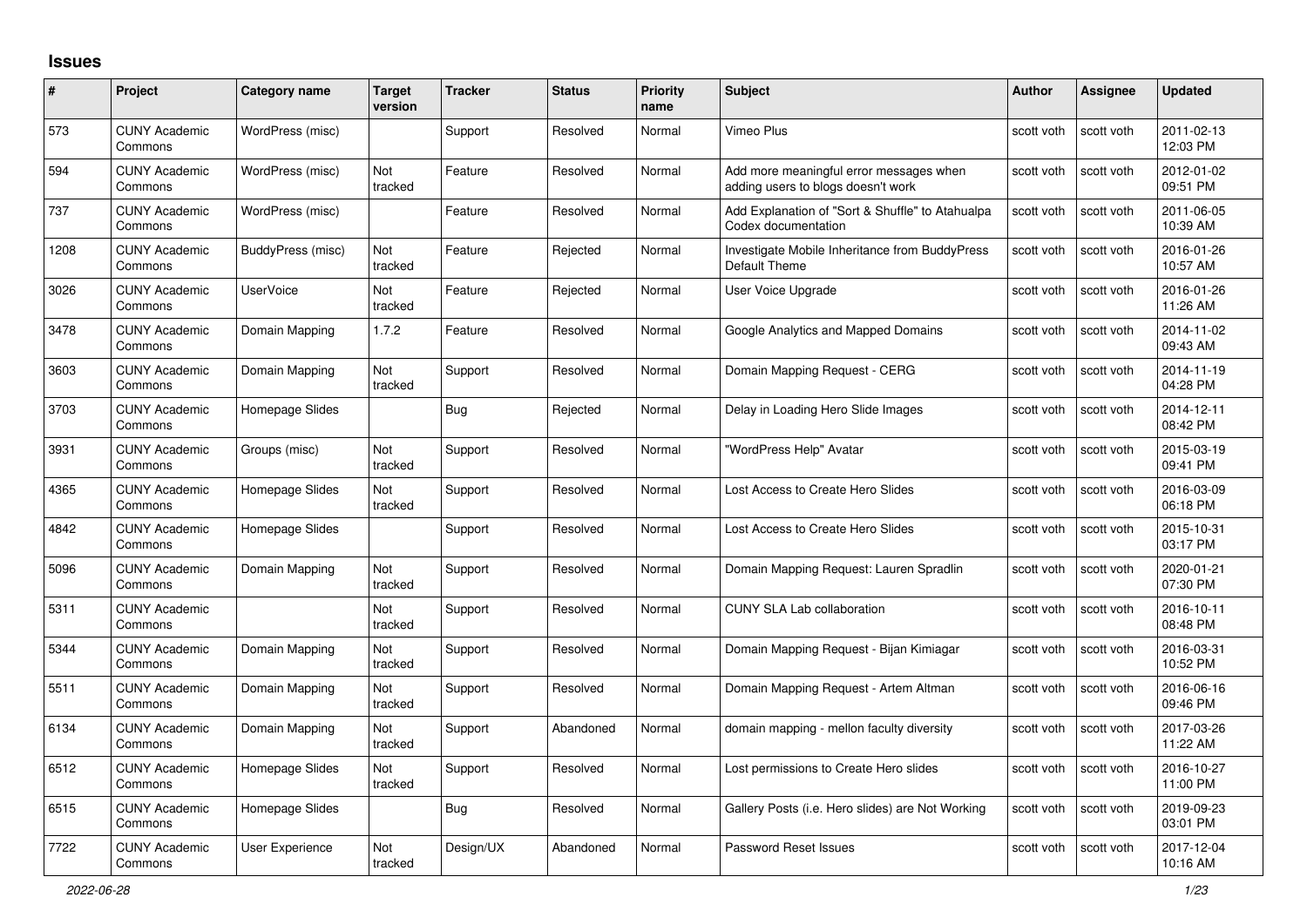| #     | Project                         | <b>Category name</b>     | Target<br>version     | <b>Tracker</b> | <b>Status</b> | <b>Priority</b><br>name | <b>Subject</b>                                                                       | <b>Author</b> | <b>Assignee</b>       | <b>Updated</b>         |
|-------|---------------------------------|--------------------------|-----------------------|----------------|---------------|-------------------------|--------------------------------------------------------------------------------------|---------------|-----------------------|------------------------|
| 8589  | <b>CUNY Academic</b><br>Commons | Homepage Slides          | Not<br>tracked        | Support        | Resolved      | Normal                  | lost privileges to create hero slide                                                 | scott voth    | scott voth            | 2017-08-28<br>03:16 PM |
| 9750  | <b>CUNY Academic</b><br>Commons | Analytics                | Not<br>tracked        | Support        | Resolved      | Normal                  | MESTC - arabstages.org - google analytics have<br>stopped working after last release | scott voth    | scott voth            | 2018-05-11<br>09:34 AM |
| 9837  | <b>CUNY Academic</b><br>Commons | Homepage Slides          | Not<br>tracked        | Support        | Resolved      | Normal                  | Lost access to create hero slides                                                    | scott voth    | scott voth            | 2018-05-25<br>10:57 AM |
| 11495 | <b>CUNY Academic</b><br>Commons | Documentation            | Not<br>tracked        | Documentation  | Resolved      | Normal                  | New Member Intro Page                                                                | scott voth    | scott voth            | 2020-05-14<br>01:12 PM |
| 11974 | <b>CUNY Academic</b><br>Commons | Documentation            |                       | Feature        | Resolved      | Normal                  | Help tracking down documentation on JetPack                                          | scott voth    | scott voth            | 2019-10-12<br>01:08 PM |
| 12247 | <b>CUNY Academic</b><br>Commons | Publicity                | <b>Not</b><br>tracked | Support        | <b>New</b>    | Normal                  | Screenshot of First Commons Homepage                                                 | scott voth    | scott voth            | 2020-01-14<br>12:08 PM |
| 12842 | <b>CUNY Academic</b><br>Commons | Homepage Slides          | Not<br>tracked        | Support        | Resolved      | Normal                  | Lost Permissions to add Hero Slides                                                  | scott voth    | scott voth            | 2020-05-21<br>01:11 PM |
| 14394 | <b>CUNY Academic</b><br>Commons |                          | Not<br>tracked        | Feature        | New           | Normal                  | Commons News Site - redesign                                                         | scott voth    | scott voth            | 2021-09-14<br>10:46 AM |
| 3604  | <b>CUNY Academic</b><br>Commons | cuny.is                  |                       | Support        | Resolved      | Normal                  | LLJournal CUNY.IS request                                                            | scott voth    | Sarah<br>Morgano      | 2014-10-26<br>05:47 PM |
| 6110  | <b>CUNY Academic</b><br>Commons | cuny.is                  |                       | Support        | Resolved      | Normal                  | cuny.is Request                                                                      | scott voth    | Sarah<br>Morgano      | 2016-10-03<br>03:03 AM |
| 15151 | CUNY Academic<br>Commons        | Design                   | 1.19.7                | Support        | Resolved      | Normal                  | Commons Main Navigation does not show which<br>tab you are on                        | scott voth    | Sara<br>Cannon        | 2022-04-12<br>11:31 AM |
| 15808 | <b>CUNY Academic</b><br>Commons | Home Page                | 1.19.7                | <b>Bug</b>     | Resolved      | Normal                  | Home Page "About" Dropdown                                                           | scott voth    | Sara<br>Cannon        | 2022-04-12<br>11:31 AM |
| 1173  | <b>CUNY Academic</b><br>Commons | Group Blogs              | 1.17.0                | Support        | Resolved      | Normal                  | Avatars for group blogs should fall back on group<br>avatar, not admin user's        | scott voth    | Raymond<br>Hoh        | 2020-07-14<br>01:05 PM |
| 3492  | <b>CUNY Academic</b><br>Commons | <b>WordPress Themes</b>  | Future<br>release     | Support        | Assigned      | Normal                  | Add CBOX theme to the Commons                                                        | scott voth    | Raymond<br>Hoh        | 2014-10-08<br>05:55 PM |
| 3522  | <b>CUNY Academic</b><br>Commons | My Commons               | 1.7                   | Bug            | Resolved      | Normal                  | 1.7 Testing - Delete button not working on My<br>Commons                             | scott voth    | Raymond<br>Hoh        | 2014-10-08<br>03:13 PM |
| 3753  | <b>CUNY Academic</b><br>Commons | Domain Mapping           | Not<br>tracked        | Support        | Resolved      | High                    | Domain mapping request - Sujatha Fernandes                                           | scott voth    | Raymond<br>Hoh        | 2015-11-30<br>03:11 PM |
| 4419  | <b>CUNY Academic</b><br>Commons | <b>WordPress Plugins</b> | 1.8.8                 | Support        | Resolved      | Normal                  | Activate "WordPress Importer" by Default                                             | scott voth    | Raymond<br><b>Hoh</b> | 2015-08-11<br>08:29 PM |
| 4524  | <b>CUNY Academic</b><br>Commons | Events                   | 1.9                   | Feature        | Resolved      | Normal                  | Create a iCal Feed for Events Calendar                                               | scott voth    | Raymond<br>Hoh        | 2015-11-09<br>12:55 PM |
| 4535  | CUNY Academic<br>Commons        | My Commons               | Future<br>release     | Bug            | <b>New</b>    | Low                     | My Commons filter issue                                                              | scott voth    | Raymond<br>Hoh        | 2015-09-01<br>11:17 AM |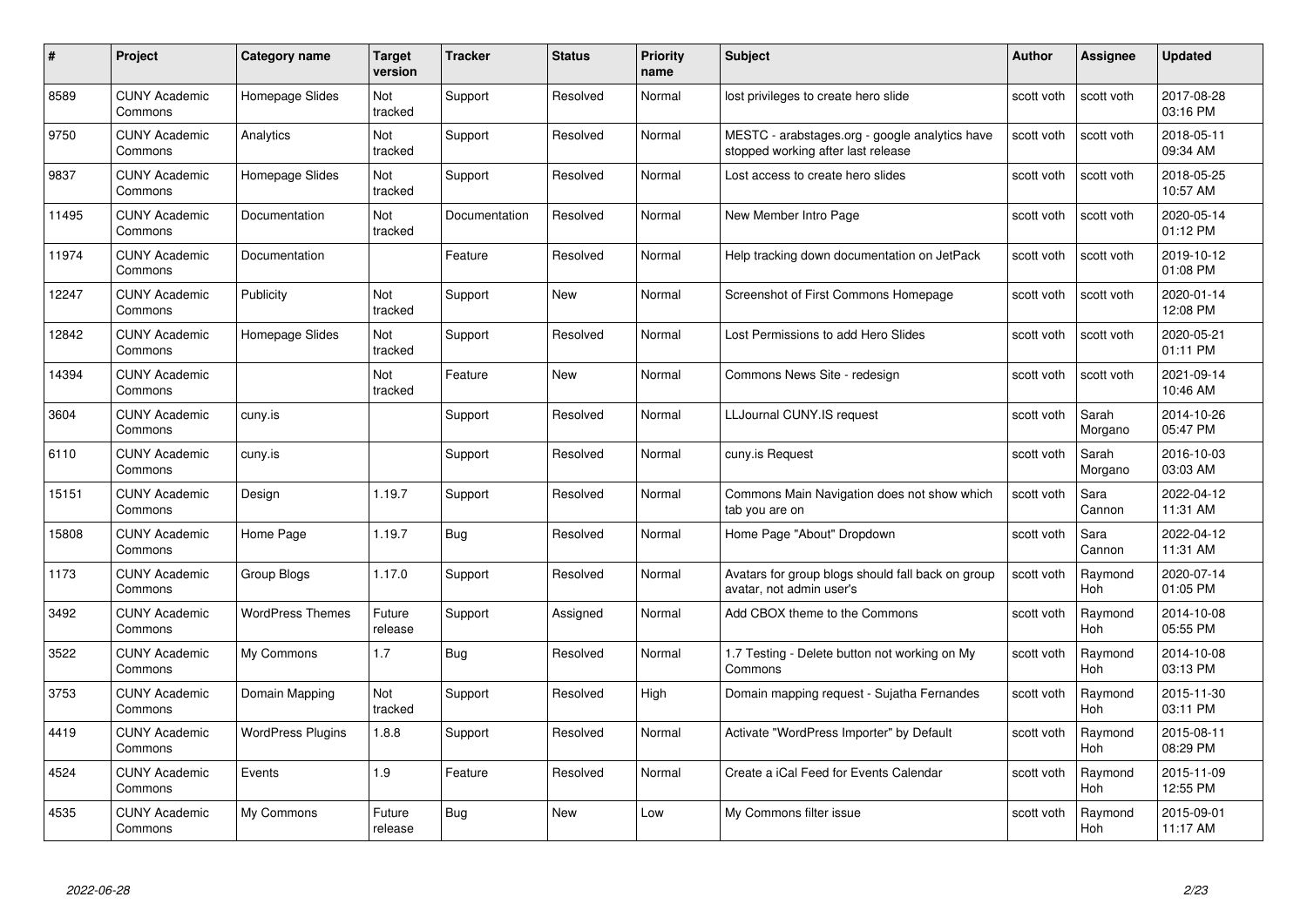| #     | Project                         | <b>Category name</b>       | Target<br>version | <b>Tracker</b> | <b>Status</b> | <b>Priority</b><br>name | <b>Subject</b>                                                                          | <b>Author</b> | <b>Assignee</b>       | <b>Updated</b>         |
|-------|---------------------------------|----------------------------|-------------------|----------------|---------------|-------------------------|-----------------------------------------------------------------------------------------|---------------|-----------------------|------------------------|
| 6184  | <b>CUNY Academic</b><br>Commons | commonsinabox.org          | Not<br>tracked    | Bug            | Resolved      | Normal                  | CBOX Confirm User Registration plugin                                                   | scott voth    | Raymond<br>Hoh        | 2018-09-12<br>01:50 PM |
| 6536  | <b>CUNY Academic</b><br>Commons | <b>Email Notifications</b> | 1.10              | Bug            | Resolved      | Normal                  | HTML not rendering (Sunday, 12:30 - 1:15PM) -<br>Commons 1.10 Testing                   | scott voth    | Raymond<br><b>Hoh</b> | 2016-11-07<br>10:49 AM |
| 6542  | <b>CUNY Academic</b><br>Commons | Group Forums               | 1.10              | Bug            | Resolved      | Normal                  | Embedded image's caption is not rendering -<br>Commons 1.10 testing                     | scott voth    | Raymond<br>Hoh        | 2016-11-01<br>10:59 AM |
| 9878  | <b>CUNY Academic</b><br>Commons | <b>WordPress Plugins</b>   | 1.13.3            | Support        | Resolved      | Normal                  | Popup Maker plugin problems                                                             | scott voth    | Raymond<br>Hoh        | 2018-06-06<br>10:44 AM |
| 10051 | <b>CUNY Academic</b><br>Commons | <b>Email Notifications</b> | 1.13.8            | <b>Bug</b>     | Resolved      | Normal                  | Tweets and email notifications are not being<br>generated from posts on OpenAtCUNY site | scott voth    | Raymond<br><b>Hoh</b> | 2018-08-28<br>12:08 PM |
| 10792 | <b>CUNY Academic</b><br>Commons | <b>WordPress Plugins</b>   | 1.14.2            | Support        | Resolved      | Normal                  | sexgenlabs site - Elementor + Glossary + creative<br>commons license widget             | scott voth    | Raymond<br>Hoh        | 2018-12-11<br>11:14 AM |
| 11036 | <b>CUNY Academic</b><br>Commons | <b>WordPress Plugins</b>   | 1.14.6            | Feature        | Resolved      | Normal                  | Voicethread embed support                                                               | scott voth    | Raymond<br>Hoh        | 2019-02-12<br>11:28 AM |
| 11037 | <b>CUNY Academic</b><br>Commons | <b>WordPress Plugins</b>   | 1.14.6            | Feature        | Resolved      | Normal                  | Padlet embeds                                                                           | scott voth    | Raymond<br><b>Hoh</b> | 2019-02-12<br>11:28 AM |
| 11038 | <b>CUNY Academic</b><br>Commons | <b>WordPress Plugins</b>   | 1.14.6            | Feature        | Resolved      | Normal                  | Sutori question                                                                         | scott voth    | Raymond<br>Hoh        | 2019-02-12<br>11:28 AM |
| 11135 | <b>CUNY Academic</b><br>Commons | WordPress (misc)           | 1.14.7            | Support        | Resolved      | Normal                  | Add Handler for Piktochart                                                              | scott voth    | Raymond<br><b>Hoh</b> | 2019-02-26<br>02:04 PM |
| 11500 | CUNY Academic<br>Commons        | Onboarding                 | 1.15.4            | Support        | Resolved      | Normal                  | Fix Outdated content and links on intro page                                            | scott voth    | Raymond<br>Hoh        | 2019-06-25<br>04:22 PM |
| 11506 | <b>CUNY Academic</b><br>Commons | Homepage Slides            | 1.15.5            | Bug            | Resolved      | Normal                  | Home Page Slideshow - blank slide                                                       | scott voth    | Raymond<br><b>Hoh</b> | 2019-07-09<br>02:33 PM |
| 11629 | <b>CUNY Academic</b><br>Commons | Domain Mapping             | Not<br>tracked    | Support        | Resolved      | Normal                  | domain mapping request                                                                  | scott voth    | Raymond<br>Hoh        | 2019-07-17<br>10:22 AM |
| 11632 | <b>CUNY Academic</b><br>Commons | Domain Mapping             | Not<br>tracked    | Support        | Resolved      | Normal                  | domain mapping request mckinniburg.com                                                  | scott voth    | Raymond<br><b>Hoh</b> | 2019-07-17<br>10:22 AM |
| 11985 | <b>CUNY Academic</b><br>Commons | Onboarding                 | 1.15.12           | Support        | Resolved      | Normal                  | Add "Take the Tour" link to Intro page                                                  | scott voth    | Raymond<br>Hoh        | 2019-10-22<br>11:54 AM |
| 12147 | <b>CUNY Academic</b><br>Commons | Events                     |                   | Support        | Duplicate     | Normal                  | Changes to the Events Calendar "subscribe"<br>interface                                 | scott voth    | Raymond<br>Hoh        | 2020-11-05<br>06:00 PM |
| 12154 | <b>CUNY Academic</b><br>Commons | Events                     | 1.16.4            | Bug            | Rejected      | Normal                  | personal events calendar                                                                | scott voth    | Raymond<br><b>Hoh</b> | 2020-01-14<br>12:57 PM |
| 12671 | <b>CUNY Academic</b><br>Commons | <b>WordPress Plugins</b>   | 1.16.10           | <b>Bug</b>     | Resolved      | Normal                  | Creative Commons License Not Available With<br><b>Block Editor</b>                      | scott voth    | Raymond<br>Hoh        | 2020-04-28<br>11:03 AM |
| 13379 | CUNY Academic<br>Commons        | Domain Mapping             | Not<br>tracked    | Support        | Resolved      | Normal                  | Commenting issue with Mapped Domain (Using<br>Jetpack)                                  | scott voth    | Raymond<br>Hoh        | 2020-10-13<br>10:02 AM |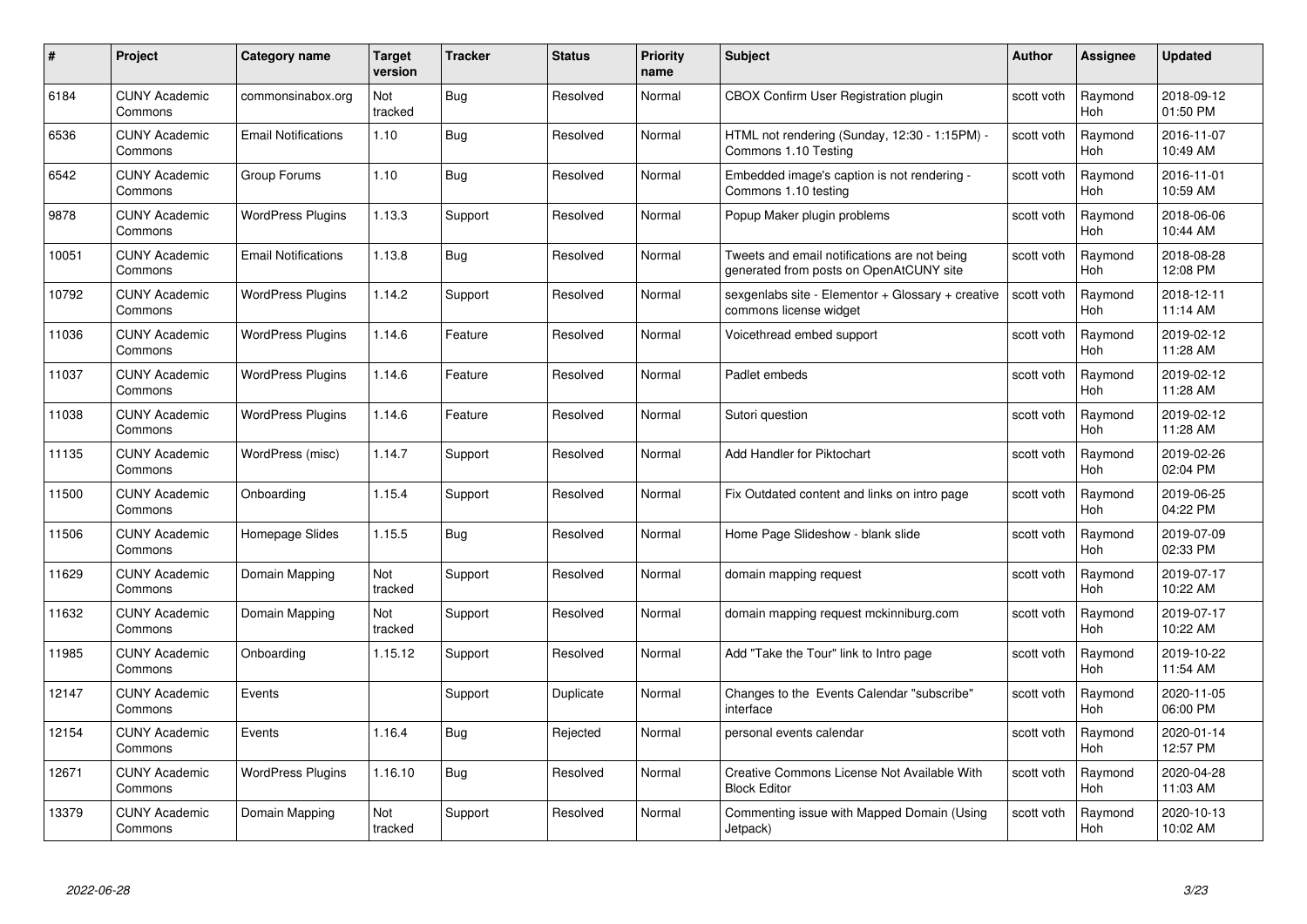| #     | Project                         | <b>Category name</b>     | Target<br>version | <b>Tracker</b> | <b>Status</b>        | <b>Priority</b><br>name | <b>Subject</b>                                                                    | <b>Author</b> | <b>Assignee</b>       | <b>Updated</b>         |
|-------|---------------------------------|--------------------------|-------------------|----------------|----------------------|-------------------------|-----------------------------------------------------------------------------------|---------------|-----------------------|------------------------|
| 13409 | <b>CUNY Academic</b><br>Commons | <b>WordPress Plugins</b> | Not<br>tracked    | Support        | Resolved             | Normal                  | Jetpack Warnings                                                                  | scott voth    | Raymond<br><b>Hoh</b> | 2020-10-13<br>10:47 AM |
| 13499 | <b>CUNY Academic</b><br>Commons | Groups (misc)            | 1.17.7            | <b>Bug</b>     | Resolved             | Normal                  | Student repeatedly loses membership to private<br>class group                     | scott voth    | Raymond<br><b>Hoh</b> | 2020-11-10<br>10:31 AM |
| 13946 | <b>CUNY Academic</b><br>Commons | <b>WordPress Plugins</b> | 2.1.0             | Support        | Assigned             | Normal                  | <b>Custom Embed handler For OneDrive files</b>                                    | scott voth    | Raymond<br>Hoh        | 2022-05-26<br>10:46 AM |
| 13978 | <b>CUNY Academic</b><br>Commons | Accessibility            | 1.18.5            | Support        | Resolved             | Normal                  | WAVE tool throwing language missing or invalid                                    | scott voth    | Raymond<br>Hoh        | 2021-02-23<br>11:06 AM |
| 14817 | <b>CUNY Academic</b><br>Commons | Group Forums             | 1.18.20           | Feature        | Resolved             | Normal                  | Embed a Commons Group forum to a Site page                                        | scott voth    | Raymond<br>Hoh        | 2021-10-12<br>11:13 AM |
| 14994 | <b>CUNY Academic</b><br>Commons | cdev.gc.cuny.edu         | Not<br>tracked    | Support        | In Progress          | Normal                  | Clear Cache on CDEV                                                               | scott voth    | Raymond<br>Hoh        | 2021-12-07<br>03:51 PM |
| 15507 | <b>CUNY Academic</b><br>Commons | Commons In A Box         | Not<br>tracked    | Support        | Resolved             | Normal                  | CBOX                                                                              | scott voth    | Raymond<br>Hoh        | 2022-03-02<br>02:02 PM |
| 15810 | <b>CUNY Academic</b><br>Commons | Domain Mapping           | Not<br>tracked    | <b>Bug</b>     | Resolved             | High                    | News Literacy Matters site loading over and over<br>using Chrome                  | scott voth    | Raymond<br><b>Hoh</b> | 2022-04-05<br>10:09 AM |
| 15833 | <b>CUNY Academic</b><br>Commons | Domain Mapping           | 1.19.7            | Support        | Resolved             | Normal                  | <b>Block Editor Preview in Chrome</b>                                             | scott voth    | Raymond<br>Hoh        | 2022-04-07<br>06:05 PM |
| 16168 | <b>CUNY Academic</b><br>Commons | <b>WordPress Plugins</b> | 2.0.1             | Support        | Resolved             | Normal                  | problem with short docs site                                                      | scott voth    | Raymond<br><b>Hoh</b> | 2022-05-26<br>05:33 PM |
| 16245 | CUNY Academic<br>Commons        | WordPress (misc)         |                   | Bug            | Reporter<br>Feedback | Normal                  | Save Button missing on WordPress Profile page                                     | scott voth    | Raymond<br><b>Hoh</b> | 2022-06-16<br>03:09 PM |
| 16276 | <b>CUNY Academic</b><br>Commons | <b>WordPress Plugins</b> | Not<br>tracked    | Support        | Resolved             | Normal                  | TablePress Auto Load Plugin Not Working                                           | scott voth    | Raymond<br>Hoh        | 2022-06-22<br>03:05 AM |
| 11393 | <b>CUNY Academic</b><br>Commons |                          | Not<br>tracked    | Publicity      | New                  | Normal                  | After 1.15 release, ceate a hero slide and post<br>about adding a site to a group | scott voth    | Patrick<br>Sweeney    | 2019-05-14<br>10:32 AM |
| 536   | <b>CUNY Academic</b><br>Commons | WordPress (misc)         | Not<br>tracked    | Feature        | Resolved             | Low                     | Generate statistics on themes used by Commons<br>bloggers                         | scott voth    | Matt Gold             | 2011-02-20<br>12:44 PM |
| 592   | <b>CUNY Academic</b><br>Commons | WordPress (misc)         | Not<br>tracked    | Bug            | Resolved             | Normal                  | Trouble adding new user to Blog                                                   | scott voth    | Matt Gold             | 2011-02-19<br>04:39 PM |
| 1242  | <b>CUNY Academic</b><br>Commons | <b>WordPress Themes</b>  |                   | Feature        | Rejected             | Normal                  | Theme request: Woo Theme "Teamster"                                               | scott voth    | Matt Gold             | 2016-10-24<br>11:41 AM |
| 3067  | <b>CUNY Academic</b><br>Commons | <b>WordPress Themes</b>  |                   | <b>Bug</b>     | Resolved             | Normal                  | Twenty Fourteen Theme Not Available                                               | scott voth    | Matt Gold             | 2014-02-22<br>11:35 AM |
| 3087  | <b>CUNY Academic</b><br>Commons |                          | Not<br>tracked    | Support        | Resolved             | Normal                  | Purchase Snag It Software for Community<br><b>Facilitators</b>                    | scott voth    | Matt Gold             | 2016-01-26<br>05:13 PM |
| 3098  | <b>CUNY Academic</b><br>Commons | UserVoice                | Not<br>tracked    | Support        | Rejected             | Normal                  | Access to UserVoice                                                               | scott voth    | Matt Gold             | 2016-01-26<br>11:36 AM |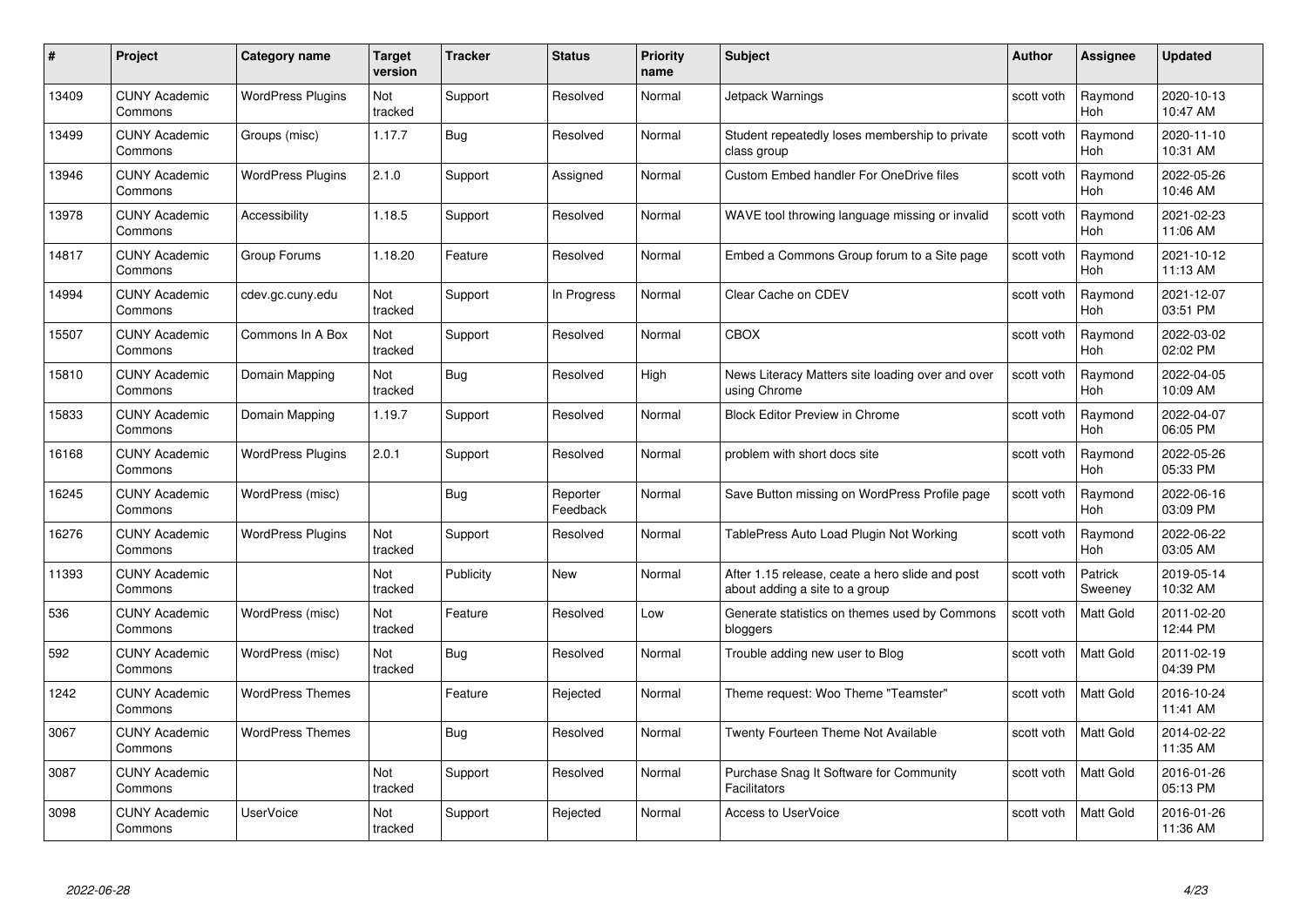| #     | Project                         | <b>Category name</b>      | Target<br>version | <b>Tracker</b> | <b>Status</b> | <b>Priority</b><br>name | <b>Subject</b>                                              | <b>Author</b> | <b>Assignee</b>  | <b>Updated</b>         |
|-------|---------------------------------|---------------------------|-------------------|----------------|---------------|-------------------------|-------------------------------------------------------------|---------------|------------------|------------------------|
| 3182  | <b>CUNY Academic</b><br>Commons | Domain Mapping            | Not<br>tracked    | Support        | Resolved      | Normal                  | domain mapping request - muphyinstituteblog.org             | scott voth    | <b>Matt Gold</b> | 2014-05-01<br>01:12 PM |
| 3424  | <b>CUNY Academic</b><br>Commons | WordPress (misc)          | Not<br>tracked    | Support        | Resolved      | Urgent                  | Getting "Error establishing a database connection"          | scott voth    | <b>Matt Gold</b> | 2016-01-26<br>12:06 PM |
| 3528  | <b>CUNY Academic</b><br>Commons | Server                    | Not<br>tracked    | <b>Bug</b>     | Resolved      | High                    | Slow Response Time                                          | scott voth    | Matt Gold        | 2016-01-26<br>05:11 PM |
| 3551  | <b>CUNY Academic</b><br>Commons | Server                    | Not<br>tracked    | <b>Bug</b>     | Resolved      | Normal                  | Slow Response Time                                          | scott voth    | <b>Matt Gold</b> | 2014-11-11<br>02:31 PM |
| 3635  | CUNY Academic<br>Commons        | Domain Mapping            | Not<br>tracked    | Support        | Resolved      | Normal                  | Domain Mapping Request - Keith Miyake                       | scott voth    | <b>Matt Gold</b> | 2014-11-10<br>08:15 PM |
| 3641  | <b>CUNY Academic</b><br>Commons | <b>WordPress Themes</b>   |                   | Support        | Rejected      | Normal                  | New Theme Request: Outspoken (a premium WP<br>Shower theme) | scott voth    | Matt Gold        | 2014-11-18<br>08:08 PM |
| 3702  | <b>CUNY Academic</b><br>Commons | <b>WordPress Themes</b>   |                   | Support        | Resolved      | Normal                  | access the Old Paper Theme                                  | scott voth    | Matt Gold        | 2014-12-09<br>09:21 AM |
| 3713  | <b>CUNY Academic</b><br>Commons | Server                    |                   | Support        | Resolved      | Normal                  | Slow Response Time                                          | scott voth    | Matt Gold        | 2014-12-13<br>04:25 PM |
| 4571  | <b>CUNY Academic</b><br>Commons | Domain Mapping            | Not<br>tracked    | Support        | Resolved      | Normal                  | Domain Mapping Request - Courtney Drayer                    | scott voth    | Matt Gold        | 2015-09-16<br>05:19 PM |
| 5270  | <b>CUNY Academic</b><br>Commons | Server                    |                   | Support        | Rejected      | Normal                  | Slow Response Time                                          | scott voth    | Matt Gold        | 2016-02-27<br>08:34 PM |
| 5846  | CUNY Academic<br>Commons        | Membership                |                   | Support        | Resolved      | Normal                  | Add Undergraduate Member to the Commons                     | scott voth    | Matt Gold        | 2016-07-27<br>08:28 AM |
| 6135  | <b>CUNY Academic</b><br>Commons | Domain Mapping            | Not<br>tracked    | Support        | Resolved      | Normal                  | domain mapping - Patrick Sweeney                            | scott voth    | Matt Gold        | 2016-10-12<br>11:41 AM |
| 6181  | <b>CUNY Academic</b><br>Commons | Membership                |                   | Support        | Resolved      | Normal                  | Membership Request - Hunter Alum                            | scott voth    | Matt Gold        | 2016-10-10<br>06:43 PM |
| 10170 | <b>CUNY Academic</b><br>Commons | Non-CUNY sign up<br>codes | Not<br>tracked    | Support        | Resolved      | Normal                  | Non CUNY Membership request                                 | scott voth    | Matt Gold        | 2018-08-17<br>02:28 PM |
| 10180 | <b>CUNY Academic</b><br>Commons | Domain Mapping            | 1.13.8            | Support        | Resolved      | Normal                  | domain mapping request - Kelle Cruz                         | scott voth    | Matt Gold        | 2018-08-29<br>03:23 PM |
| 10796 | <b>CUNY Academic</b><br>Commons | Domain Mapping            | Not<br>tracked    | Support        | Resolved      | Normal                  | domain mapping request - BMCC OER                           | scott voth    | <b>Matt Gold</b> | 2018-12-06<br>07:47 PM |
| 10839 | <b>CUNY Academic</b><br>Commons | About page                | Not<br>tracked    | Support        | New           | Normal                  | <b>Mission Statement Needs Revision</b>                     | scott voth    | Matt Gold        | 2018-12-26<br>10:58 AM |
| 10860 | <b>CUNY Academic</b><br>Commons | Domain Mapping            | Not<br>tracked    | Support        | Resolved      | Normal                  | domain mapping for Leah Feder                               | scott voth    | Matt Gold        | 2019-01-10<br>01:37 PM |
| 11277 | CUNY Academic<br>Commons        | <b>WordPress Themes</b>   | 1.14.10           | Support        | Resolved      | High                    | Bridge Theme is broken                                      | scott voth    | Matt Gold        | 2019-03-28<br>10:07 AM |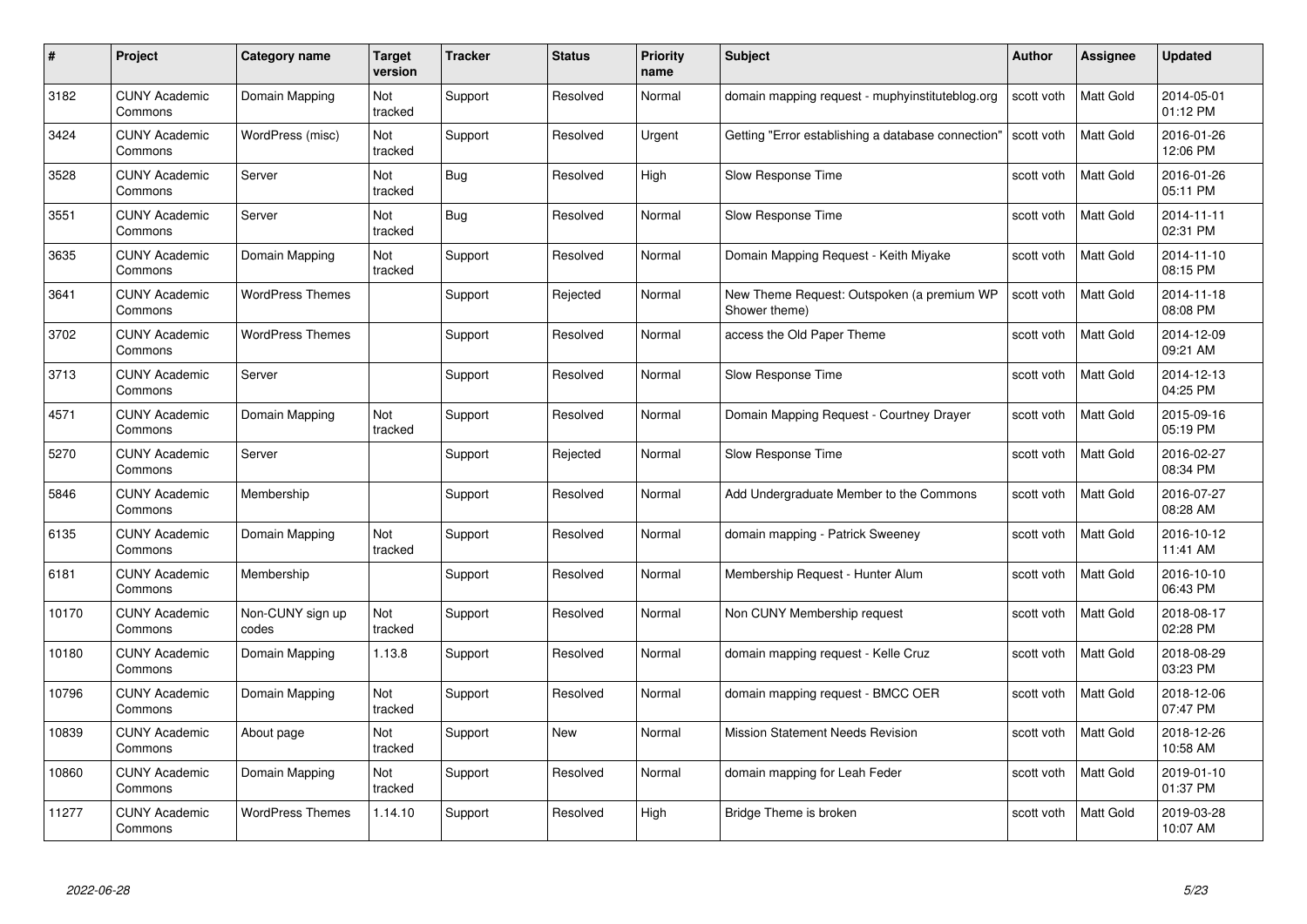| #     | Project                         | Category name                     | Target<br>version | <b>Tracker</b> | <b>Status</b>        | <b>Priority</b><br>name | <b>Subject</b>                                                                  | <b>Author</b> | <b>Assignee</b>    | <b>Updated</b>         |
|-------|---------------------------------|-----------------------------------|-------------------|----------------|----------------------|-------------------------|---------------------------------------------------------------------------------|---------------|--------------------|------------------------|
| 11493 | <b>CUNY Academic</b><br>Commons | Domain Mapping                    | Not<br>tracked    | Support        | Reporter<br>Feedback | Normal                  | Domain Mapping Request - Talia Schaffer                                         | scott voth    | <b>Matt Gold</b>   | 2019-08-06<br>08:39 AM |
| 11591 | <b>CUNY Academic</b><br>Commons | Internal Tools and<br>Workflow    | Not<br>tracked    | Support        | Resolved             | Normal                  | Get Licence for Camtasia                                                        | scott voth    | Matt Gold          | 2019-07-16<br>11:27 AM |
| 12236 | <b>CUNY Academic</b><br>Commons | Domain Mapping                    | Not<br>tracked    | Support        | Resolved             | Normal                  | domain mapping request - johnbrenkman.com                                       | scott voth    | Matt Gold          | 2019-12-27<br>09:32 AM |
| 12313 | <b>CUNY Academic</b><br>Commons | Domain Mapping                    | Not<br>tracked    | Support        | Duplicate            | Normal                  | domain mapping - laurenspradlin.info                                            | scott voth    | Matt Gold          | 2020-01-21<br>06:02 PM |
| 12878 | <b>CUNY Academic</b><br>Commons | Domain Mapping                    | Not<br>tracked    | Support        | Resolved             | Normal                  | Domain Mapping request - Lidia Hernandez Tapia                                  | scott voth    | <b>Matt Gold</b>   | 2020-06-05<br>12:58 PM |
| 13004 | <b>CUNY Academic</b><br>Commons | Domain Mapping                    | Not<br>tracked    | <b>Bug</b>     | Resolved             | Normal                  | Domain Mapping request - Wole                                                   | scott voth    | <b>Matt Gold</b>   | 2020-07-07<br>12:02 PM |
| 13440 | <b>CUNY Academic</b><br>Commons | Domain Mapping                    | Not<br>tracked    | Support        | Resolved             | Normal                  | Domain mapping for morrisjustice.org                                            | scott voth    | Matt Gold          | 2020-10-13<br>02:54 PM |
| 15253 | <b>CUNY Academic</b><br>Commons | Domain Mapping                    | Not<br>tracked    | Support        | Resolved             | Normal                  | domain mapping - segal film festival                                            | scott voth    | Matt Gold          | 2022-02-04<br>11:29 AM |
| 16227 | <b>CUNY Academic</b><br>Commons | Domain Mapping                    | Not<br>tracked    | Support        | Resolved             | Normal                  | domain mapping - Sruthi Atmakur-Javdekar                                        | scott voth    | <b>Matt Gold</b>   | 2022-06-15<br>02:34 PM |
| 12392 | <b>CUNY Academic</b><br>Commons | Help/Codex                        | Not<br>tracked    | Documentation  | New                  | Normal                  | Updates to Common Commons Questions on<br>Help Page                             | scott voth    | Margaret<br>Galvan | 2020-02-11<br>10:53 AM |
| 12246 | <b>CUNY Academic</b><br>Commons | Domain Mapping                    | Not<br>tracked    | Support        | Resolved             | Normal                  | domain mapping - Sam Neylon                                                     | scott voth    | Lihua Wang         | 2020-01-06<br>10:55 AM |
| 12407 | <b>CUNY Academic</b><br>Commons | Domain Mapping                    | Not<br>tracked    | Support        | Resolved             | Normal                  | Domain Mapping - district15parproject.org                                       | scott voth    | Lihua Wang         | 2020-02-14<br>10:38 AM |
| 13060 | <b>CUNY Academic</b><br>Commons | Site cloning                      | 1.17.3            | <b>Bug</b>     | Rejected             | Normal                  | Commons 1.17 clone issue                                                        | scott voth    | Jeremy Felt        | 2020-09-01<br>03:10 PM |
| 13088 | <b>CUNY Academic</b><br>Commons | Site cloning                      | 1.17.0            | Bug            | Rejected             | Normal                  | Commons 1.17 creating group + site                                              | scott voth    | Jeremy Felt        | 2020-07-27<br>01:56 PM |
| 13312 | <b>CUNY Academic</b><br>Commons | <b>WordPress</b><br>(Permissions) | 1.18.8            | Support        | Resolved             | Normal                  | Site Header Issue Using Teaching Template                                       | scott voth    | Jeremy Felt        | 2021-04-13<br>11:21 AM |
| 10104 | <b>CUNY Academic</b><br>Commons | <b>WordPress Plugins</b>          | 1.13.8            | Support        | Resolved             | Normal                  | Plugin request - Advanced Custom Fields PRO                                     | scott voth    | Fred Meyer         | 2018-08-29<br>05:39 PM |
| 10107 | <b>CUNY Academic</b><br>Commons | <b>WordPress Plugins</b>          | 1.13.8            | Support        | Resolved             | Normal                  | Plugin request - WP Featherlight                                                | scott voth    | <b>Fred Meyer</b>  | 2018-08-29<br>05:39 PM |
| 367   | <b>CUNY Academic</b><br>Commons | Wiki                              |                   | Feature        | Rejected             | Low                     | Wiki Search                                                                     | scott voth    | Dominic<br>Giglio  | 2016-05-31<br>12:16 PM |
| 1257  | CUNY Academic<br>Commons        | BuddyPress (misc)                 | 1.4               | <b>Bug</b>     | Resolved             | Low                     | Next Page Navigation missing at bottom of page<br>when looking at Group Members | scott voth    | Dominic<br>Giglio  | 2012-03-12<br>02:55 PM |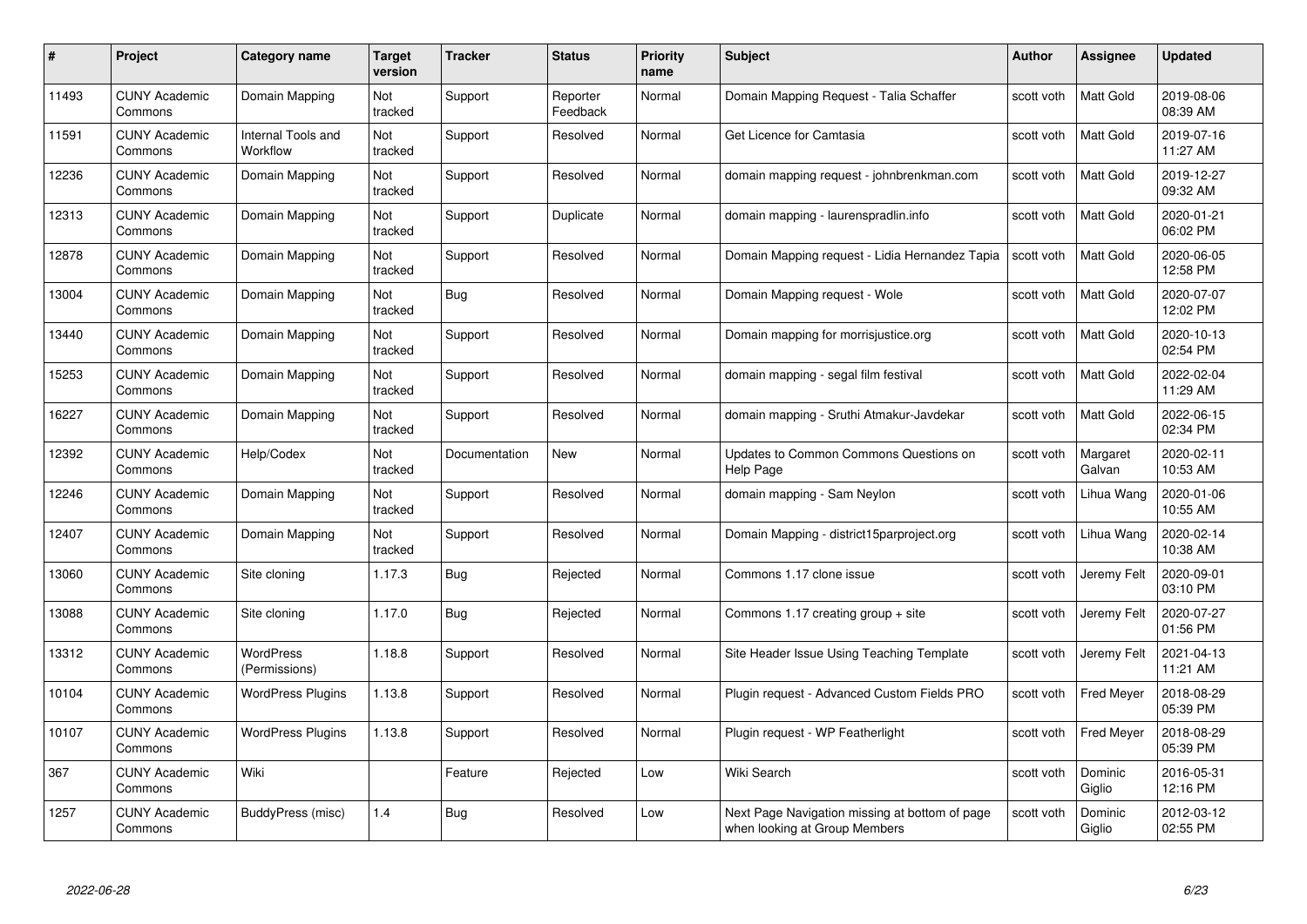| #     | Project                         | Category name               | Target<br>version | <b>Tracker</b> | <b>Status</b> | <b>Priority</b><br>name | <b>Subject</b>                                              | Author     | <b>Assignee</b>   | <b>Updated</b>         |
|-------|---------------------------------|-----------------------------|-------------------|----------------|---------------|-------------------------|-------------------------------------------------------------|------------|-------------------|------------------------|
| 1444  | <b>CUNY Academic</b><br>Commons | WordPress (misc)            | Future<br>release | Feature        | Resolved      | Normal                  | Plugin Request: Google Analytics For WordPress              | scott voth | Dominic<br>Giglio | 2012-07-14<br>09:28 AM |
| 2080  | <b>CUNY Academic</b><br>Commons | WordPress (misc)            | 1.5.21            | Feature        | Resolved      | Normal                  | Upgrade Woo Canvas to Current Version (5.0) -<br>Responsive | scott voth | Dominic<br>Giglio | 2014-03-12<br>01:42 PM |
| 2112  | <b>CUNY Academic</b><br>Commons | WordPress (misc)            | 1.4.5             | <b>Bug</b>     | Resolved      | Normal                  | Codex Slider getting a jquery error                         | scott voth | Dominic<br>Giglio | 2012-09-18<br>06:38 PM |
| 2190  | <b>CUNY Academic</b><br>Commons | WordPress (misc)            | Not<br>tracked    | Support        | Resolved      | Normal                  | reset "dlbaker.commons.gc.cuny.edu"                         | scott voth | Dominic<br>Giglio | 2012-11-14<br>03:59 PM |
| 2332  | <b>CUNY Academic</b><br>Commons | WordPress (misc)            | 1.4.20            | <b>Bug</b>     | Resolved      | Normal                  | Arras Theme Slider gets jquery error                        | scott voth | Dominic<br>Giglio | 2013-03-01<br>07:55 PM |
| 2982  | <b>CUNY Academic</b><br>Commons | <b>WordPress Themes</b>     | 1.5.21            | Bug            | Resolved      | Normal                  | Sliders are broken on Woo Canvas theme                      | scott voth | Dominic<br>Giglio | 2014-03-12<br>01:41 PM |
| 3531  | <b>CUNY Academic</b><br>Commons | Home Page                   | 1.7               | Feature        | Resolved      | Normal                  | Let Users Hover over Hero Slides to Stop<br>Animation       | scott voth | Daniel Jones      | 2014-10-13<br>05:43 PM |
| 4019  | <b>CUNY Academic</b><br>Commons | <b>WordPress Themes</b>     | Not<br>tracked    | Support        | Resolved      | Normal                  | WP Site Display Issue                                       | scott voth | Daniel Jones      | 2015-05-10<br>12:33 PM |
| 4143  | <b>CUNY Academic</b><br>Commons | <b>WordPress Themes</b>     | Not<br>tracked    | <b>Bug</b>     | Resolved      | Normal                  | Issues after Canvas Update - Help & Support /<br>Codex      | scott voth | Daniel Jones      | 2015-08-10<br>02:44 PM |
| 4438  | <b>CUNY Academic</b><br>Commons | Events                      | Future<br>release | <b>Bug</b>     | Assigned      | Normal                  | Events Calendar - Export Recurring Events                   | scott voth | Daniel Jones      | 2016-05-23<br>04:25 PM |
| 4526  | <b>CUNY Academic</b><br>Commons | Homepage Slides             | 1.8.11            | <b>Bug</b>     | Resolved      | Normal                  | Mousing Over Hero Slide does not stop Animation             | scott voth | Daniel Jones      | 2015-09-18<br>03:53 PM |
| 4713  | <b>CUNY Academic</b><br>Commons | <b>WordPress Themes</b>     | Not<br>tracked    | Support        | Resolved      | Normal                  | academia theme issues                                       | scott voth | Daniel Jones      | 2016-01-26<br>04:53 PM |
| 6178  | <b>CUNY Academic</b><br>Commons | <b>WordPress Plugins</b>    |                   | <b>Bug</b>     | Rejected      | Normal                  | Social Sharing via JetPack Not Working                      | scott voth | Daniel Jones      | 2017-05-01<br>10:24 PM |
| 5827  | <b>CUNY Academic</b><br>Commons | <b>Public Portfolio</b>     | Future<br>release | Bug            | Assigned      | Normal                  | Academic Interests square bracket links not<br>working      | scott voth | Chris Stein       | 2016-08-11<br>11:59 PM |
| 7955  | <b>CUNY Academic</b><br>Commons | User Experience             |                   | Design/UX      | Rejected      | Normal                  | Groups and Sites tabs                                       | scott voth | Chris Stein       | 2017-10-11<br>11:31 AM |
| 10354 | <b>CUNY Academic</b><br>Commons | <b>Public Portfolio</b>     | Future<br>release | Feature        | New           | Normal                  | Opt out of Having a Profile Page                            | scott voth | Chris Stein       | 2020-05-12<br>10:43 AM |
| 11671 | <b>CUNY Academic</b><br>Commons | Information<br>Architecture |                   | Design/UX      | Resolved      | Normal                  | Commons Home Page Access                                    | scott voth | Chris Stein       | 2019-07-30<br>04:39 PM |
| 294   | <b>CUNY Academic</b><br>Commons | Wiki                        | 1.0.2             | <b>Bug</b>     | Resolved      | Normal                  | TagAsCategory extension on the Wiki                         | scott voth | Boone<br>Gorges   | 2010-09-02<br>10:53 AM |
| 299   | <b>CUNY Academic</b><br>Commons | Wiki                        | 1.0.2             | <b>Bug</b>     | Resolved      | Normal                  | Wiki Sidebar Search Option                                  | scott voth | Boone<br>Gorges   | 2010-09-02<br>10:46 AM |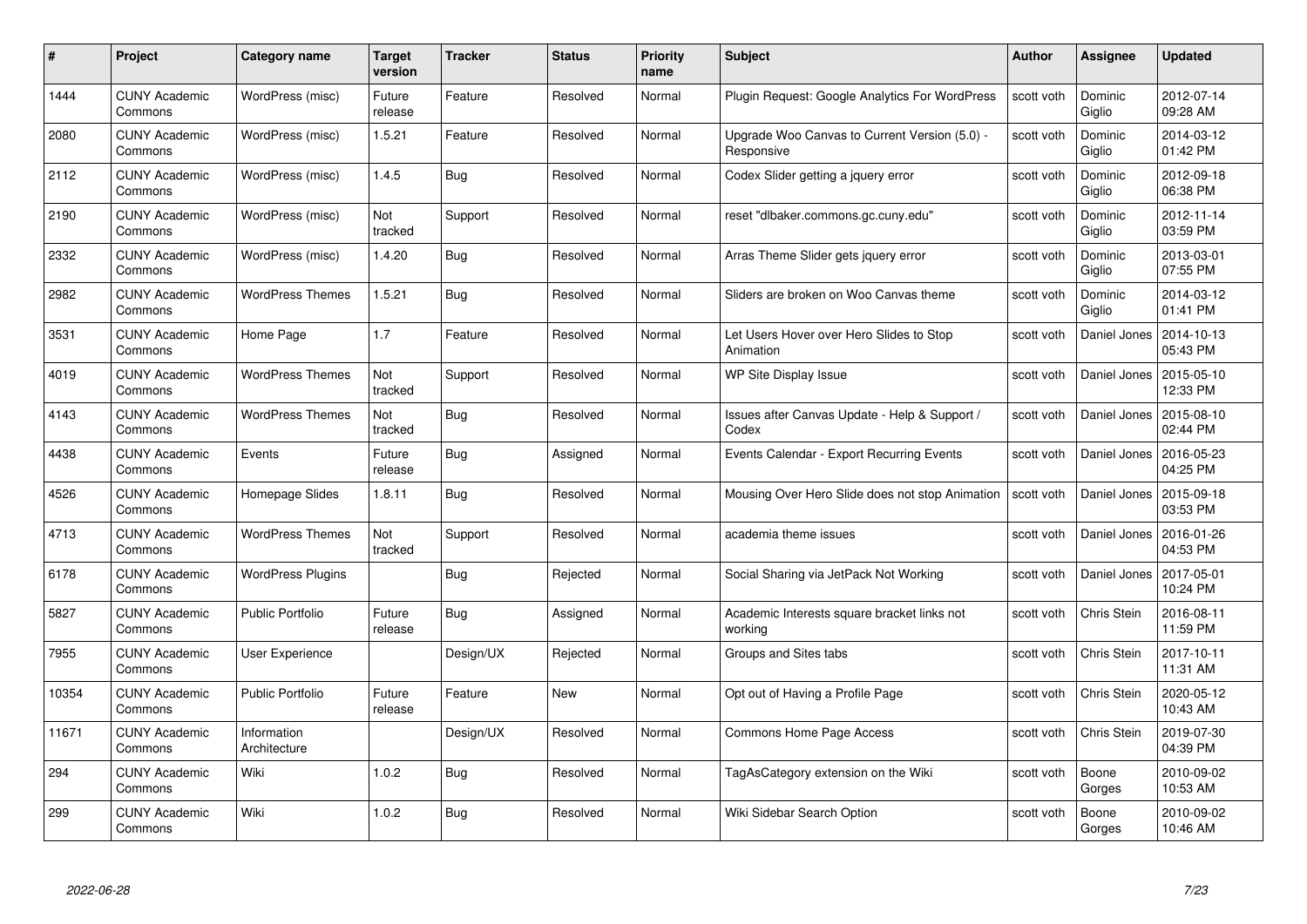| #   | Project                         | <b>Category name</b>   | Target<br>version | <b>Tracker</b> | <b>Status</b> | <b>Priority</b><br>name | <b>Subject</b>                                                                    | <b>Author</b> | <b>Assignee</b> | <b>Updated</b>         |
|-----|---------------------------------|------------------------|-------------------|----------------|---------------|-------------------------|-----------------------------------------------------------------------------------|---------------|-----------------|------------------------|
| 403 | <b>CUNY Academic</b><br>Commons | BuddyPress (misc)      | Future<br>release | Feature        | Duplicate     | Normal                  | Personalization of the Profile Page                                               | scott voth    | Boone<br>Gorges | 2010-11-22<br>11:32 AM |
| 437 | <b>CUNY Academic</b><br>Commons | Wiki                   | Not<br>tracked    | Bug            | Resolved      | High                    | Wiki not displaying images in newer pages                                         | scott voth    | Boone<br>Gorges | 2010-12-07<br>08:39 AM |
| 438 | <b>CUNY Academic</b><br>Commons | Wiki                   | Not<br>tracked    | Bug            | Resolved      | High                    | lost write privileges on wiki image folder                                        | scott voth    | Boone<br>Gorges | 2010-12-07<br>10:26 AM |
| 447 | <b>CUNY Academic</b><br>Commons | WordPress (misc)       | 1.1.4             | Bug            | Resolved      | Normal                  | Widgetize Google Gadjets plugin                                                   | scott voth    | Boone<br>Gorges | 2010-12-18<br>12:24 PM |
| 448 | <b>CUNY Academic</b><br>Commons | WordPress (misc)       | 1.1.4             | Bug            | Resolved      | Normal                  | Media Element HTML5 Player Plugin                                                 | scott voth    | Boone<br>Gorges | 2010-12-18<br>11:16 AM |
| 460 | <b>CUNY Academic</b><br>Commons | Wiki                   | Not<br>tracked    | Bug            | Resolved      | Normal                  | Older Images not showing up on Wiki after release Scott voth<br>1.1.1             |               | Boone<br>Gorges | 2010-12-21<br>04:46 PM |
| 461 | <b>CUNY Academic</b><br>Commons | WordPress (misc)       | 1.1.3             | <b>Bug</b>     | Resolved      | Normal                  | Atahualpa 3.3.3 - does it need to be upgraded for<br>WP 3?                        | scott voth    | Boone<br>Gorges | 2010-12-13<br>09:15 PM |
| 515 | <b>CUNY Academic</b><br>Commons | BuddyPress (misc)      | 1.2               | Feature        | Rejected      | Normal                  | TOC, Tags and a Tag Cloud for new BP "wiki-like"<br>plugin                        | scott voth    | Boone<br>Gorges | 2011-02-11<br>05:47 PM |
| 516 | <b>CUNY Academic</b><br>Commons | BuddyPress (misc)      | 1.2               | Feature        | Rejected      | Low                     | Embedding video on new BP "wiki-like" plugin                                      | scott voth    | Boone<br>Gorges | 2011-02-11<br>05:48 PM |
| 517 | <b>CUNY Academic</b><br>Commons | BuddyPress (misc)      | 1.3               | Feature        | Resolved      | Normal                  | Image handling for new BP "wiki-like" plugin                                      | scott voth    | Boone<br>Gorges | 2011-06-20<br>11:33 AM |
| 518 | CUNY Academic<br>Commons        | BuddyPress (misc)      | 1.2               | Feature        | Resolved      | Normal                  | Search box for new BP "wiki-like" plugin                                          | scott voth    | Boone<br>Gorges | 2011-02-23<br>08:41 AM |
| 519 | <b>CUNY Academic</b><br>Commons | <b>BuddyPress Docs</b> | Future<br>release | Feature        | Assigned      | Low                     | TOC for individual docs - for new BP "wiki-like"<br>plugin                        | scott voth    | Boone<br>Gorges | 2015-11-09<br>05:54 PM |
| 528 | <b>CUNY Academic</b><br>Commons | BuddyPress (misc)      | 1.2               | <b>Bug</b>     | Resolved      | Low                     | Delete pages using new BP "wiki" plugin?                                          | scott voth    | Boone<br>Gorges | 2011-03-25<br>11:13 AM |
| 529 | <b>CUNY Academic</b><br>Commons | BuddyPress (misc)      | 1.2               | Feature        | Rejected      | Normal                  | Paste Plain Text icon not working in BP "wiki"<br>plugin                          | scott voth    | Boone<br>Gorges | 2011-02-18<br>01:25 PM |
| 530 | <b>CUNY Academic</b><br>Commons | BuddyPress (misc)      | 1.3               | Feature        | Rejected      | Normal                  | Automatically generated Page urls for new BP wiki Scott voth<br>plugin            |               | Boone<br>Gorges | 2011-02-11<br>05:50 PM |
| 535 | <b>CUNY Academic</b><br>Commons | WordPress (misc)       | 1.1.10            | <b>Bug</b>     | Resolved      | Low                     | Unable to Activate "Apture" Plugin on new blog                                    | scott voth    | Boone<br>Gorges | 2011-03-08<br>08:45 PM |
| 569 | <b>CUNY Academic</b><br>Commons | WordPress (misc)       | 1.1.10            | <b>Bug</b>     | Resolved      | Normal                  | Issue found switching between Green Park, Woo<br>Canvas Theme, and back again     | scott voth    | Boone<br>Gorges | 2011-02-08<br>05:35 PM |
| 587 | <b>CUNY Academic</b><br>Commons | WordPress (misc)       | 1.1.10            | Feature        | Resolved      | Normal                  | Zotero Plugin - ZotPress                                                          | scott voth    | Boone<br>Gorges | 2011-02-21<br>05:44 PM |
| 689 | <b>CUNY Academic</b><br>Commons | BuddyPress (misc)      | 1.3               | <b>Bug</b>     | Resolved      | Normal                  | BP-specific custom post types should not be<br>visible to non-admins on Dashboard | scott voth    | Boone<br>Gorges | 2011-05-17<br>11:13 AM |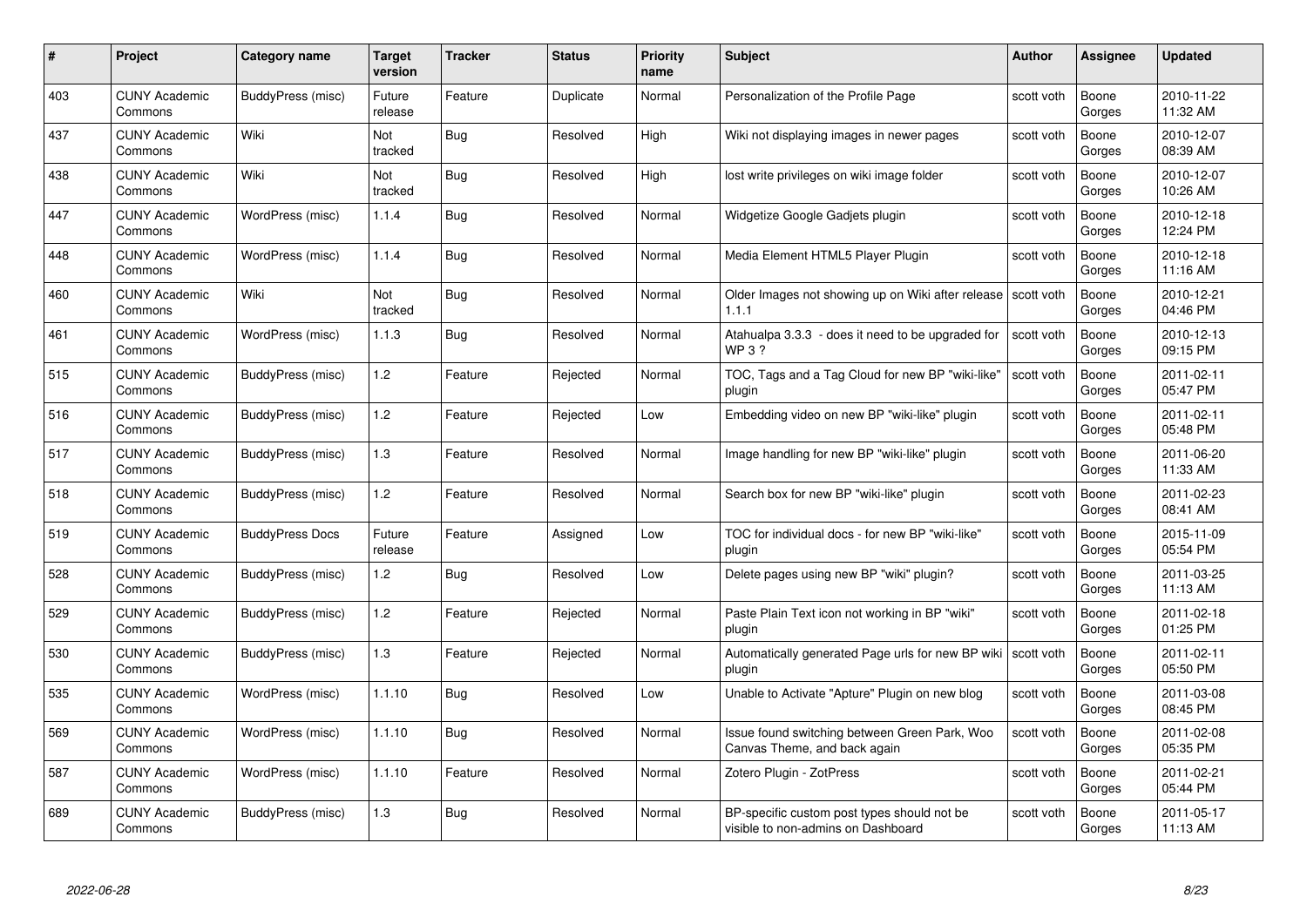| #    | Project                         | <b>Category name</b> | Target<br>version | <b>Tracker</b> | <b>Status</b> | <b>Priority</b><br>name | <b>Subject</b>                                                       | <b>Author</b> | <b>Assignee</b> | <b>Updated</b>         |
|------|---------------------------------|----------------------|-------------------|----------------|---------------|-------------------------|----------------------------------------------------------------------|---------------|-----------------|------------------------|
| 754  | <b>CUNY Academic</b><br>Commons | BuddyPress (misc)    | 1.3               | Bug            | Resolved      | Normal                  | LaTex parsing on email notifications                                 | scott voth    | Boone<br>Gorges | 2011-09-14<br>01:28 AM |
| 1155 | <b>CUNY Academic</b><br>Commons | WordPress (misc)     | 1.2.5             | Feature        | Resolved      | Normal                  | Add Fancybox WordPress plugin                                        | scott voth    | Boone<br>Gorges | 2011-09-12<br>05:48 PM |
| 1222 | <b>CUNY Academic</b><br>Commons | WordPress (misc)     | 1.5               | Feature        | Resolved      | Normal                  | Evaluate Premium Themes for "The Commons"<br>Classified"             | scott voth    | Boone<br>Gorges | 2011-11-29<br>10:23 AM |
| 1237 | <b>CUNY Academic</b><br>Commons | Events               | 1.8               | Feature        | Resolved      | Normal                  | Develop Commons Calendar of Events Plugin                            | scott voth    | Boone<br>Gorges | 2016-02-15<br>11:19 PM |
| 1316 | CUNY Academic<br>Commons        | BuddyPress (misc)    | 1.2.5             | Bug            | Resolved      | Normal                  | Buddy Press Docs - comments going to email, but<br>not to the Doc    | scott voth    | Boone<br>Gorges | 2011-11-04<br>12:53 PM |
| 1355 | <b>CUNY Academic</b><br>Commons | WordPress (misc)     | 1.3               | Feature        | Resolved      | Normal                  | Plugin request: Tagline Rotator                                      | scott voth    | Boone<br>Gorges | 2011-12-08<br>07:04 PM |
| 1379 | <b>CUNY Academic</b><br>Commons | Wiki                 | 1.3               | Bug            | Resolved      | Normal                  | Help Link in the Admin Bar points to old Help<br>Page                | scott voth    | Boone<br>Gorges | 2011-12-09<br>09:08 AM |
| 1396 | <b>CUNY Academic</b><br>Commons | WordPress (misc)     | 1.3.13            | Bug            | Resolved      | Normal                  | InLine Google Docs Plugin Not Working                                | scott voth    | Boone<br>Gorges | 2012-05-22<br>11:36 AM |
| 1427 | <b>CUNY Academic</b><br>Commons | WordPress (misc)     | 1.3.5             | Feature        | Resolved      | Normal                  | Plugin Request: jQuery Vertical Accordion Menu                       | scott voth    | Boone<br>Gorges | 2012-01-16<br>08:17 PM |
| 1461 | <b>CUNY Academic</b><br>Commons | BuddyPress (misc)    | 1.3.1             | Bug            | Resolved      | Normal                  | Strange Behaviour in the Activity Stream                             | scott voth    | Boone<br>Gorges | 2011-12-19<br>08:33 AM |
| 1465 | CUNY Academic<br>Commons        | Wiki                 | 1.3.4             | Bug            | Resolved      | Normal                  | TagAsCategory Extension & Wiki Inc Plugin                            | scott voth    | Boone<br>Gorges | 2012-01-10<br>08:46 PM |
| 1486 | <b>CUNY Academic</b><br>Commons | BuddyPress (misc)    | Not<br>tracked    | <b>Bug</b>     | Resolved      | Normal                  | Blog Tag in Group                                                    | scott voth    | Boone<br>Gorges | 2011-12-21<br>07:45 AM |
| 1502 | <b>CUNY Academic</b><br>Commons | WordPress (misc)     | 1.3.4             | Support        | Resolved      | Normal                  | The Commons Classified - ClassiPress Theme                           | scott voth    | Boone<br>Gorges | 2012-01-13<br>09:09 AM |
| 1625 | <b>CUNY Academic</b><br>Commons | BuddyPress (misc)    | 1.10              | Feature        | Resolved      | Normal                  | Modify Default Avatar and Assignment Process                         | scott voth    | Boone<br>Gorges | 2016-02-19<br>12:09 AM |
| 1645 | <b>CUNY Academic</b><br>Commons | WordPress (misc)     | 1.3.8             | <b>Bug</b>     | Resolved      | Normal                  | WordTube Plugin can't find "JW Player" - fails to<br>play .swf files | scott voth    | Boone<br>Gorges | 2012-02-23<br>07:27 PM |
| 1656 | <b>CUNY Academic</b><br>Commons | WordPress (misc)     | 1.3.10            | Bug            | Rejected      | High                    | WordTube Player Still Doesn't Play SWF Files                         | scott voth    | Boone<br>Gorges | 2012-03-29<br>07:59 PM |
| 1716 | <b>CUNY Academic</b><br>Commons | WordPress (misc)     | 1.3.9             | Feature        | Resolved      | Normal                  | Plugin Request: Blogger Importer                                     | scott voth    | Boone<br>Gorges | 2012-03-12<br>11:56 AM |
| 1717 | <b>CUNY Academic</b><br>Commons | WordPress (misc)     | 1.3.9             | <b>Bug</b>     | Resolved      | Normal                  | SimplePie For WP not working - need a writable<br>Cache Folder       | scott voth    | Boone<br>Gorges | 2012-03-12<br>12:17 PM |
| 1718 | CUNY Academic<br>Commons        | WordPress (misc)     | 1.4               | Feature        | Resolved      | Normal                  | Plugin Request - Live Journal Importer                               | scott voth    | Boone<br>Gorges | 2012-03-19<br>10:48 PM |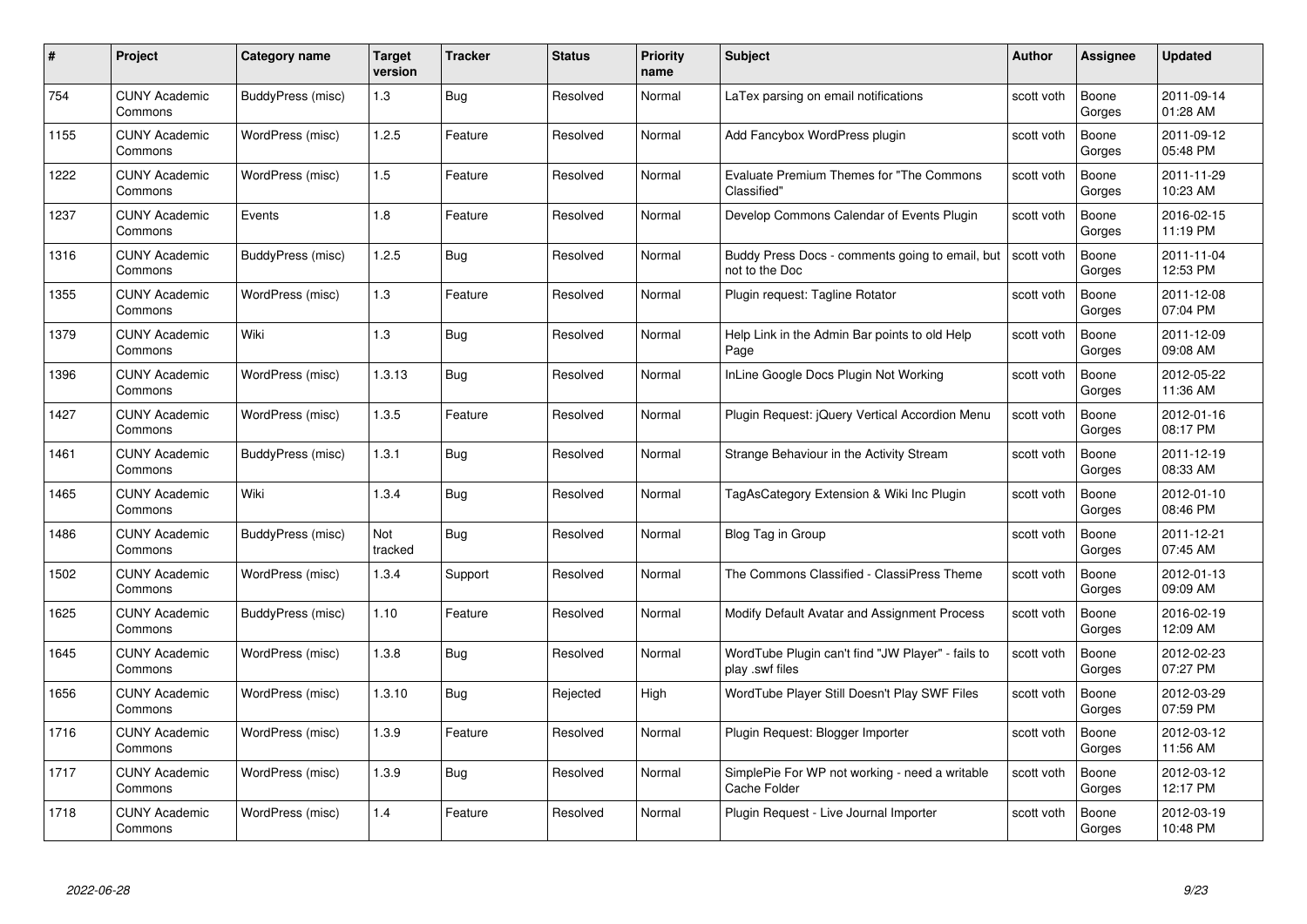| #    | Project                         | <b>Category name</b> | Target<br>version | <b>Tracker</b> | <b>Status</b> | <b>Priority</b><br>name | <b>Subject</b>                                                                  | <b>Author</b> | <b>Assignee</b> | <b>Updated</b>         |
|------|---------------------------------|----------------------|-------------------|----------------|---------------|-------------------------|---------------------------------------------------------------------------------|---------------|-----------------|------------------------|
| 1719 | <b>CUNY Academic</b><br>Commons | WordPress (misc)     | 1.3.9             | Feature        | Resolved      | Normal                  | Plugin Request: RSS Importer                                                    | scott voth    | Boone<br>Gorges | 2012-03-12<br>11:59 AM |
| 1720 | <b>CUNY Academic</b><br>Commons | WordPress (misc)     | 1.3.9             | Feature        | Resolved      | Normal                  | Plugin Request: Tumblr Importer                                                 | scott voth    | Boone<br>Gorges | 2012-03-12<br>11:57 AM |
| 1745 | <b>CUNY Academic</b><br>Commons | BuddyPress (misc)    | Not<br>tracked    | <b>Bug</b>     | Resolved      | Normal                  | Dashboard Access to Create Hero Slides                                          | scott voth    | Boone<br>Gorges | 2012-03-19<br>04:14 PM |
| 1746 | <b>CUNY Academic</b><br>Commons | WordPress (misc)     | 1.3.10            | Feature        | Resolved      | Normal                  | Max Number of Items in a Tag Cloud                                              | scott voth    | Boone<br>Gorges | 2012-03-29<br>10:09 AM |
| 1797 | <b>CUNY Academic</b><br>Commons | WordPress (misc)     | 1.3.10.1          | <b>Bug</b>     | Resolved      | Urgent                  | JITP link doesn't seem to be working - "page not<br>redirecting properly"       | scott voth    | Boone<br>Gorges | 2012-03-30<br>08:38 AM |
| 1848 | <b>CUNY Academic</b><br>Commons | WordPress (misc)     | 1.3.13            | Bug            | Resolved      | Normal                  | Having Issues with Saving Menu Changes on the<br><b>Commons Codex</b>           | scott voth    | Boone<br>Gorges | 2012-04-26<br>07:48 PM |
| 1932 | <b>CUNY Academic</b><br>Commons | WordPress (misc)     | Not<br>tracked    | Bug            | Resolved      | Normal                  | Lost access to Create Hero Slides                                               | scott voth    | Boone<br>Gorges | 2012-06-12<br>08:34 AM |
| 1947 | <b>CUNY Academic</b><br>Commons | WordPress (misc)     | 1.3.15            | <b>Bug</b>     | Rejected      | Normal                  | Inline Google Docs - SSL required                                               | scott voth    | Boone<br>Gorges | 2012-06-25<br>09:12 AM |
| 1948 | <b>CUNY Academic</b><br>Commons | WordPress (misc)     | 1.3.15            | <b>Bug</b>     | Rejected      | Normal                  | Verite Timeline plugin                                                          | scott voth    | Boone<br>Gorges | 2012-06-25<br>09:10 AM |
| 2009 | <b>CUNY Academic</b><br>Commons | WordPress (misc)     | 1.3.17            | Feature        | Resolved      | Urgent                  | New Child Theme for Woo Theme 'Simplicity'                                      | scott voth    | Boone<br>Gorges | 2012-08-01<br>12:25 AM |
| 2056 | CUNY Academic<br>Commons        | Wiki                 |                   | Bug            | Rejected      | Normal                  | MediaWiki - Embedding Video Functionality<br>Seems Broken                       | scott voth    | Boone<br>Gorges | 2016-05-31<br>12:16 PM |
| 2209 | <b>CUNY Academic</b><br>Commons | WordPress (misc)     |                   | Feature        | Resolved      | Normal                  | Install Q & A Plugin on Commonsinabox.org                                       | scott voth    | Boone<br>Gorges | 2012-10-21<br>10:53 AM |
| 2287 | <b>CUNY Academic</b><br>Commons | commonsinabox.org    | Not<br>tracked    | Bug            | Resolved      | Normal                  | User reports he added an entry to the Help &<br>Support Forum - but it was lost | scott voth    | Boone<br>Gorges | 2012-11-21<br>11:27 PM |
| 2316 | <b>CUNY Academic</b><br>Commons | commonsinabox.org    | Not<br>tracked    | <b>Bug</b>     | Resolved      | Normal                  | Commonsinabox.org - group forum - can't access<br>second page of forum posts    | scott voth    | Boone<br>Gorges | 2012-12-03<br>11:57 AM |
| 2337 | <b>CUNY Academic</b><br>Commons | commonsinabox.org    | Not<br>tracked    | Bug            | Rejected      | High                    | commonsinabox.org - notifications                                               | scott voth    | Boone<br>Gorges | 2012-12-12<br>01:43 PM |
| 2347 | <b>CUNY Academic</b><br>Commons | WordPress (misc)     | Not<br>tracked    | Bug            | Resolved      | High                    | higheredexecutivecertificate.commons.gc.cuny.ed<br>$\mathbf{u}$                 | scott voth    | Boone<br>Gorges | 2014-05-01<br>08:00 PM |
| 2392 | <b>CUNY Academic</b><br>Commons | WordPress (misc)     | Not<br>tracked    | Bug            | Resolved      | Normal                  | Lost Access to Create Hero Slides                                               | scott voth    | Boone<br>Gorges | 2013-02-04<br>10:25 AM |
| 2435 | <b>CUNY Academic</b><br>Commons | commonsinabox.org    |                   | Bug            | Resolved      | Normal                  | commonsinabox.org - media upload file types                                     | scott voth    | Boone<br>Gorges | 2013-02-13<br>09:58 PM |
| 2436 | <b>CUNY Academic</b><br>Commons | WordPress (misc)     | 1.4.20            | Bug            | Resolved      | Normal                  | Commons News blog - Commons Buzz Slider                                         | scott voth    | Boone<br>Gorges | 2013-02-28<br>11:27 AM |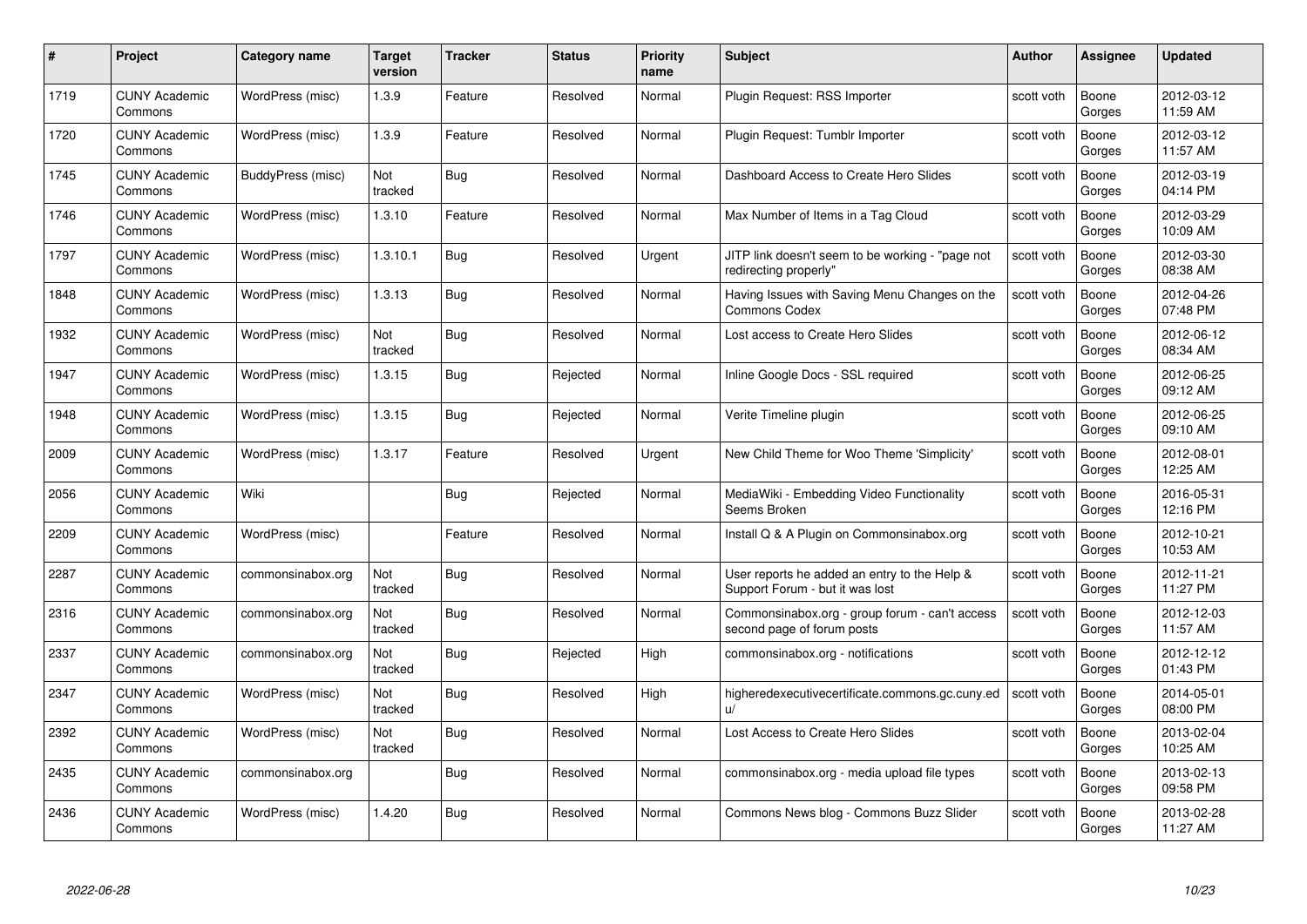| #    | Project                         | <b>Category name</b> | Target<br>version     | <b>Tracker</b> | <b>Status</b> | <b>Priority</b><br>name | <b>Subject</b>                                                          | <b>Author</b> | <b>Assignee</b> | <b>Updated</b>         |
|------|---------------------------------|----------------------|-----------------------|----------------|---------------|-------------------------|-------------------------------------------------------------------------|---------------|-----------------|------------------------|
| 2484 | <b>CUNY Academic</b><br>Commons | commonsinabox.org    |                       | Bug            | Resolved      | Normal                  | Forum posts are vanishing - can only view last few<br>on Help & Support | scott voth    | Boone<br>Gorges | 2013-03-01<br>11:19 AM |
| 2511 | <b>CUNY Academic</b><br>Commons | WordPress (misc)     |                       | Bug            | Resolved      | Normal                  | Lost Access to Create Hero Slides                                       | scott voth    | Boone<br>Gorges | 2013-03-11<br>10:24 AM |
| 2518 | <b>CUNY Academic</b><br>Commons | commonsinabox.org    | Not<br>tracked        | Bug            | Resolved      | Normal                  | Lost Access to Upload image files on<br>CommonsinaBox.org               | scott voth    | Boone<br>Gorges | 2013-03-20<br>01:57 PM |
| 2561 | <b>CUNY Academic</b><br>Commons | commonsinabox.org    | Not<br>tracked        | <b>Bug</b>     | Resolved      | Normal                  | CSS Issues on Commonsinabox.org                                         | scott voth    | Boone<br>Gorges | 2013-05-16<br>03:31 PM |
| 2568 | <b>CUNY Academic</b><br>Commons |                      | Not<br>tracked        | Support        | Resolved      | Normal                  | Statistics Needed - Queens College Commons<br>Usage                     | scott voth    | Boone<br>Gorges | 2016-01-26<br>12:35 AM |
| 2581 | <b>CUNY Academic</b><br>Commons | WordPress (misc)     | 1.6.3                 | Bug            | Resolved      | Low                     | <b>Blog Deleted?</b>                                                    | scott voth    | Boone<br>Gorges | 2014-05-12<br>02:46 PM |
| 2585 | <b>CUNY Academic</b><br>Commons | commonsinabox.org    | Not<br>tracked        | Bug            | Resolved      | Normal                  | commonsinbox.org - no "site features" option                            | scott voth    | Boone<br>Gorges | 2013-05-21<br>09:15 PM |
| 2631 | <b>CUNY Academic</b><br>Commons | commonsinabox.org    | Not<br>tracked        | <b>Bug</b>     | Resolved      | Normal                  | Bullet Points don't display in Forum posts on<br>CBOX.org               | scott voth    | Boone<br>Gorges | 2014-05-01<br>08:11 PM |
| 2633 | <b>CUNY Academic</b><br>Commons | commonsinabox.org    | Not<br>tracked        | <b>Bug</b>     | Resolved      | Normal                  | Mentions in CBOX.org                                                    | scott voth    | Boone<br>Gorges | 2014-05-01<br>08:12 PM |
| 2679 | <b>CUNY Academic</b><br>Commons | WordPress (misc)     | Not<br>tracked        | Support        | Resolved      | Normal                  | WP Post to PDF plugin Logo                                              | scott voth    | Boone<br>Gorges | 2014-11-03<br>03:53 PM |
| 2779 | CUNY Academic<br>Commons        | BuddyPress (misc)    | 1.5.3                 | Bug            | Resolved      | Normal                  | Firefox Issue on Portfolio page when scrolling<br>down                  | scott voth    | Boone<br>Gorges | 2013-09-19<br>01:52 PM |
| 2796 | <b>CUNY Academic</b><br>Commons |                      | 1.5.4                 | <b>Bug</b>     | Resolved      | Normal                  | Sluggish Response on the Site - Sunday 9/15 -<br>3PM - 6PM              | scott voth    | Boone<br>Gorges | 2013-10-01<br>08:41 PM |
| 2813 | <b>CUNY Academic</b><br>Commons | WordPress (misc)     | 1.5.5                 | Feature        | Resolved      | Normal                  | WordPress plugin request - MailPoet                                     | scott voth    | Boone<br>Gorges | 2013-10-11<br>08:18 PM |
| 2849 | <b>CUNY Academic</b><br>Commons | BuddyPress (misc)    | 1.6                   | Design/UX      | Duplicate     | Low                     | User Experience - Changing Avatar                                       | scott voth    | Boone<br>Gorges | 2014-03-27<br>03:08 PM |
| 2878 | <b>CUNY Academic</b><br>Commons | WordPress (misc)     | Not<br>tracked        | Support        | Resolved      | Normal                  | Domain Mapping Request - Sarah Welsh                                    | scott voth    | Boone<br>Gorges | 2016-01-26<br>12:39 AM |
| 2900 | <b>CUNY Academic</b><br>Commons | WordPress (misc)     |                       | Support        | Resolved      | Normal                  | Theme request - Imbalance2                                              | scott voth    | Boone<br>Gorges | 2013-11-23<br>10:30 AM |
| 2965 | <b>CUNY Academic</b><br>Commons | commonsinabox.org    |                       | Support        | Resolved      | High                    | Spammers on commonsinabox.org                                           | scott voth    | Boone<br>Gorges | 2014-01-19<br>02:56 PM |
| 2966 | <b>CUNY Academic</b><br>Commons | WordPress (misc)     |                       | Support        | Resolved      | Normal                  | Lost Access to Create/Deactivate Hero Slides                            | scott voth    | Boone<br>Gorges | 2014-01-20<br>05:06 PM |
| 3015 | <b>CUNY Academic</b><br>Commons |                      | <b>Not</b><br>tracked | Bug            | Resolved      | Normal                  | Lost Access to Create Hero Slides                                       | scott voth    | Boone<br>Gorges | 2014-02-04<br>07:58 PM |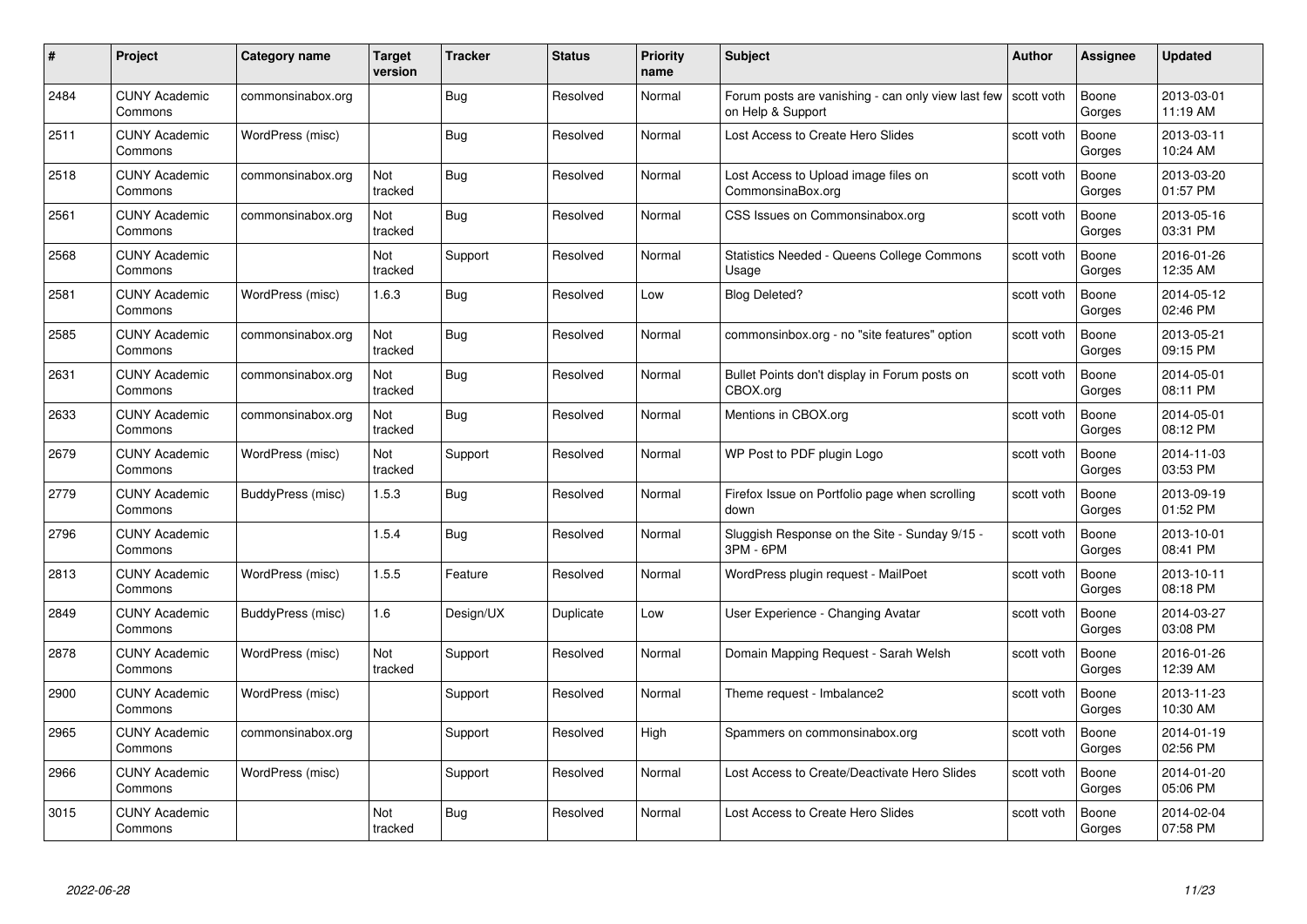| #    | Project                         | <b>Category name</b>       | Target<br>version | <b>Tracker</b> | <b>Status</b> | <b>Priority</b><br>name | <b>Subject</b>                                                                              | <b>Author</b> | <b>Assignee</b> | <b>Updated</b>         |
|------|---------------------------------|----------------------------|-------------------|----------------|---------------|-------------------------|---------------------------------------------------------------------------------------------|---------------|-----------------|------------------------|
| 3082 | <b>CUNY Academic</b><br>Commons | Domain Mapping             | Not<br>tracked    | Support        | Resolved      | Normal                  | Domain Mapping Request - Ruth O'Brien                                                       | scott voth    | Boone<br>Gorges | 2014-03-05<br>07:16 PM |
| 3120 | <b>CUNY Academic</b><br>Commons | Domain Mapping             | Not<br>tracked    | Support        | Rejected      | Normal                  | Domain Mapping Request from Paul Julian Smith                                               | scott voth    | Boone<br>Gorges | 2016-01-26<br>12:41 AM |
| 3198 | <b>CUNY Academic</b><br>Commons | <b>WordPress Plugins</b>   |                   | Support        | Rejected      | Normal                  | Revolution Slider plugin gets error when creating<br>"lavers"                               | scott voth    | Boone<br>Gorges | 2014-05-21<br>09:57 PM |
| 3199 | <b>CUNY Academic</b><br>Commons | Domain Mapping             |                   | Support        | Resolved      | Normal                  | domain mapping request - bethanyholmstrom.net                                               | scott voth    | Boone<br>Gorges | 2014-05-08<br>02:40 PM |
| 3200 | CUNY Academic<br>Commons        | <b>WordPress Plugins</b>   | 1.6.4             | Bug            | Resolved      | Normal                  | <b>Plugin Request: Social Stickers</b>                                                      | scott voth    | Boone<br>Gorges | 2014-05-21<br>09:53 PM |
| 3269 | <b>CUNY Academic</b><br>Commons | Domain Mapping             | Not<br>tracked    | Support        | Resolved      | Normal                  | Domain mapping request - Natascia Boeri                                                     | scott voth    | Boone<br>Gorges | 2015-11-30<br>03:17 PM |
| 3335 | <b>CUNY Academic</b><br>Commons | Home Page                  | Not<br>tracked    | Support        | Resolved      | Normal                  | Lost Access to Create Hero Slides                                                           | scott voth    | Boone<br>Gorges | 2014-07-22<br>10:07 PM |
| 3348 | <b>CUNY Academic</b><br>Commons | Toolbar                    | 1.6.11            | Bug            | Resolved      | Normal                  | "Publications on the Commons" option missing on<br>"About" link accessed from the Admin Bar | scott voth    | Boone<br>Gorges | 2014-08-01<br>08:55 AM |
| 3358 | <b>CUNY Academic</b><br>Commons | <b>WordPress Plugins</b>   | 1.6.11            | Support        | Resolved      | Normal                  | Plugin Request: GeoMashUp                                                                   | scott voth    | Boone<br>Gorges | 2014-08-01<br>08:40 AM |
| 3395 | <b>CUNY Academic</b><br>Commons | <b>Email Notifications</b> | Not<br>tracked    | <b>Bug</b>     | Rejected      | Normal                  | email notification not received                                                             | scott voth    | Boone<br>Gorges | 2016-01-26<br>12:05 PM |
| 3423 | CUNY Academic<br>Commons        | Domain Mapping             | Not<br>tracked    | Support        | Resolved      | Normal                  | bkpublicscholars.org Domain Mapping Request                                                 | scott voth    | Boone<br>Gorges | 2016-01-26<br>12:08 PM |
| 3500 | <b>CUNY Academic</b><br>Commons | WordPress (misc)           |                   | Support        | Rejected      | Normal                  | Invitation to Join Site Unsuccessful?                                                       | scott voth    | Boone<br>Gorges | 2014-09-28<br>01:28 PM |
| 3502 | <b>CUNY Academic</b><br>Commons | <b>Blogs (BuddyPress)</b>  | 1.6.17            | Bug            | Resolved      | High                    | "Create a Site" button not working on Blog Page                                             | scott voth    | Boone<br>Gorges | 2014-09-30<br>02:17 PM |
| 3523 | <b>CUNY Academic</b><br>Commons | My Commons                 | 1.8               | <b>Bug</b>     | Resolved      | Normal                  | 1.7 Testing - "Reply" and Post Button                                                       | scott voth    | Boone<br>Gorges | 2015-04-09<br>05:19 PM |
| 3539 | <b>CUNY Academic</b><br>Commons | Domain Mapping             | Not<br>tracked    | Support        | Resolved      | Normal                  | Domain Mapping Request for ACERT                                                            | scott voth    | Boone<br>Gorges | 2015-11-30<br>03:15 PM |
| 3576 | <b>CUNY Academic</b><br>Commons | <b>WordPress Plugins</b>   | 1.7.1             | Support        | Resolved      | Normal                  | Plugin Request: Better Search                                                               | scott voth    | Boone<br>Gorges | 2014-10-21<br>11:26 AM |
| 3600 | <b>CUNY Academic</b><br>Commons | <b>WordPress Plugins</b>   | 1.7.2             | Support        | Resolved      | Normal                  | New Plugin Request - Meta-Slider                                                            | scott voth    | Boone<br>Gorges | 2014-11-01<br>02:29 PM |
| 3728 | <b>CUNY Academic</b><br>Commons | Homepage Slides            | Not<br>tracked    | Support        | Resolved      | Normal                  | Lost Access to Create Hero Slides                                                           | scott voth    | Boone<br>Gorges | 2014-12-28<br>02:18 PM |
| 3841 | CUNY Academic<br>Commons        | commonsinabox.org          | Not<br>tracked    | <b>Bug</b>     | Resolved      | Normal                  | CBOX.org Registration Plugin Not Working                                                    | scott voth    | Boone<br>Gorges | 2016-01-26<br>03:27 PM |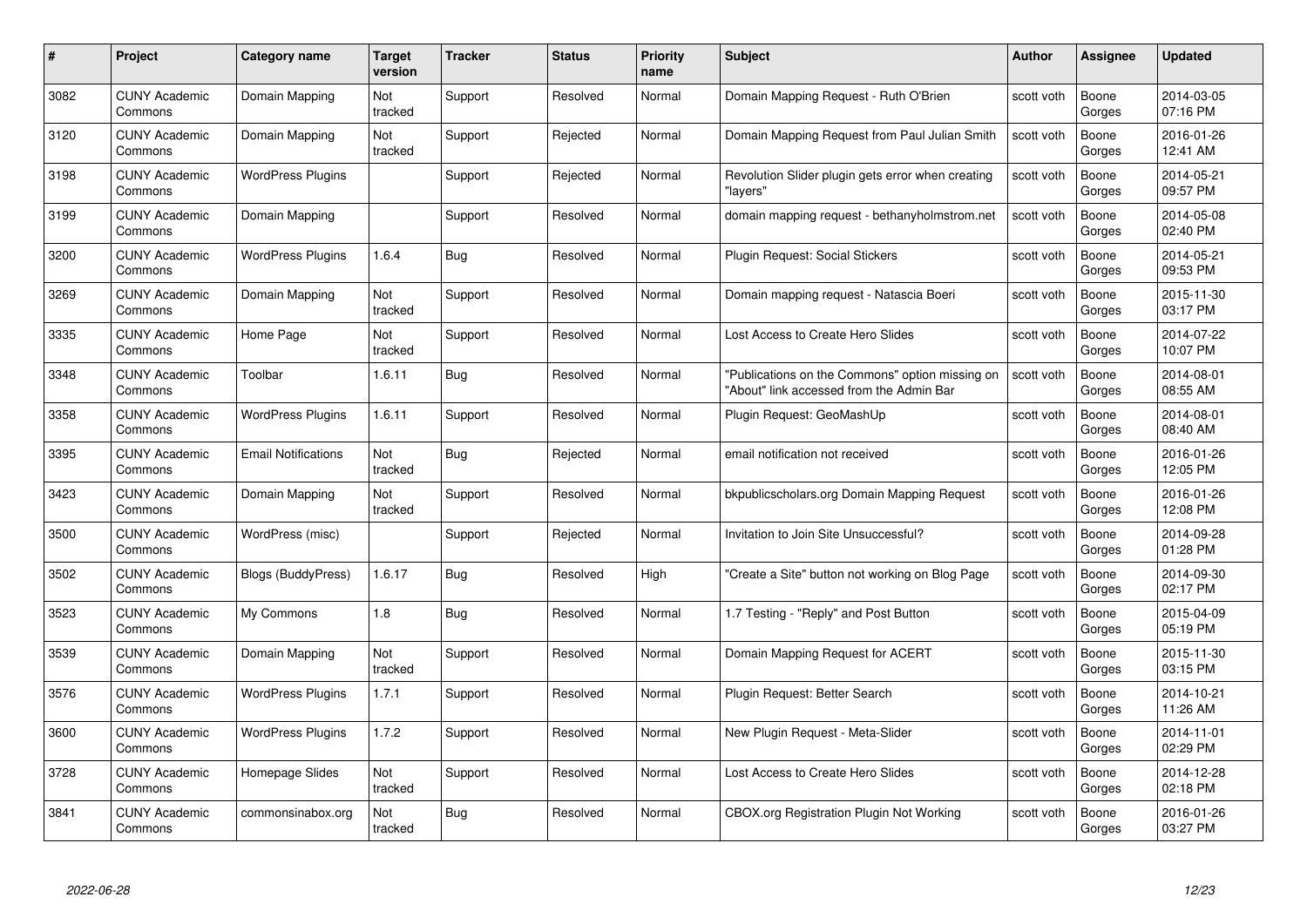| #    | Project                         | Category name                     | Target<br>version | <b>Tracker</b> | <b>Status</b> | <b>Priority</b><br>name | <b>Subject</b>                                                           | Author     | <b>Assignee</b> | <b>Updated</b>         |
|------|---------------------------------|-----------------------------------|-------------------|----------------|---------------|-------------------------|--------------------------------------------------------------------------|------------|-----------------|------------------------|
| 3935 | <b>CUNY Academic</b><br>Commons | WordPress (misc)                  |                   | Bug            | Duplicate     | Normal                  | Member consistently gets blank page.php when<br>saving posts             | scott voth | Boone<br>Gorges | 2015-03-21<br>12:00 PM |
| 3940 | <b>CUNY Academic</b><br>Commons | <b>WordPress Plugins</b>          | 1.7.16            | Support        | Resolved      | Normal                  | Plugin Request - Amazon Link                                             | scott voth | Boone<br>Gorges | 2015-03-21<br>08:45 PM |
| 3957 | <b>CUNY Academic</b><br>Commons | <b>WordPress</b><br>(Permissions) |                   | Support        | Resolved      | Normal                  | Lost Access to Create Hero Slides                                        | scott voth | Boone<br>Gorges | 2015-03-30<br>08:57 PM |
| 3964 | <b>CUNY Academic</b><br>Commons | Group Announcments                | 1.8.17            | Bug            | Resolved      | Normal                  | "There was a problem" error when posting<br>Group Announcement           | scott voth | Boone<br>Gorges | 2015-11-18<br>05:45 PM |
| 4373 | <b>CUNY Academic</b><br>Commons | Public Portfolio                  | Not<br>tracked    | Support        | Resolved      | Normal                  | Delete Old "Title" section from Member's public<br>portfolio page        | scott voth | Boone<br>Gorges | 2015-08-04<br>09:01 PM |
| 4407 | <b>CUNY Academic</b><br>Commons | Group Forums                      |                   | <b>Bug</b>     | Resolved      | Normal                  | Disable Forum on Existing group is not working                           | scott voth | Boone<br>Gorges | 2015-08-11<br>03:13 PM |
| 4445 | <b>CUNY Academic</b><br>Commons | Registration                      | Not<br>tracked    | Bug            | Resolved      | Normal                  | user alisonorlando is trying to register - no email<br>received          | scott voth | Boone<br>Gorges | 2015-08-20<br>12:35 PM |
| 4455 | <b>CUNY Academic</b><br>Commons | <b>Group Files</b>                | 1.8.8             | Bug            | Resolved      | High                    | Group Files Download to zip Not working                                  | scott voth | Boone<br>Gorges | 2015-08-19<br>09:58 AM |
| 4580 | <b>CUNY Academic</b><br>Commons | Commons In A Box                  | Not<br>tracked    | Support        | Resolved      | Normal                  | Unable to register account on CBOX Demo Site                             | scott voth | Boone<br>Gorges | 2015-09-10<br>02:37 PM |
| 4603 | <b>CUNY Academic</b><br>Commons | <b>WordPress Plugins</b>          |                   | Support        | Resolved      | Normal                  | Plugin Request: Search and Filter                                        | scott voth | Boone<br>Gorges | 2015-09-21<br>11:31 AM |
| 4631 | <b>CUNY Academic</b><br>Commons | WordPress (misc)                  | Not<br>tracked    | Bug            | Rejected      | High                    | caching/ssl issues ??                                                    | scott voth | Boone<br>Gorges | 2016-01-26<br>10:35 AM |
| 4795 | <b>CUNY Academic</b><br>Commons | Domain Mapping                    | Not<br>tracked    | Support        | Resolved      | Normal                  | Revert Domain Mapping for<br>http://bkpublicscholars.org/                | scott voth | Boone<br>Gorges | 2015-11-01<br>05:33 PM |
| 4841 | <b>CUNY Academic</b><br>Commons | Design                            | Future<br>release | <b>Bug</b>     | Rejected      | Normal                  | Font style on "Friends" Page seems different                             | scott voth | Boone<br>Gorges | 2015-11-03<br>07:40 AM |
| 4902 | <b>CUNY Academic</b><br>Commons | Domain Mapping                    | Not<br>tracked    | Support        | Resolved      | Normal                  | domain mapping request - Patrick Sweeney                                 | scott voth | Boone<br>Gorges | 2015-12-07<br>01:32 AM |
| 4954 | <b>CUNY Academic</b><br>Commons | Domain Mapping                    | Not<br>tracked    | Support        | Resolved      | Normal                  | domain mapping request - Talia Schaffer                                  | scott voth | Boone<br>Gorges | 2015-12-07<br>01:24 AM |
| 4978 | <b>CUNY Academic</b><br>Commons | <b>Directories</b>                | 1.9.4             | Feature        | Resolved      | High                    | On Profile Provide a Way to Enter or Change<br><b>Campus Affiliation</b> | scott voth | Boone<br>Gorges | 2016-01-11<br>10:41 PM |
| 5089 | <b>CUNY Academic</b><br>Commons | Server                            | 1.9.4             | Support        | Resolved      | Urgent                  | response time sluggish                                                   | scott voth | Boone<br>Gorges | 2016-01-11<br>10:16 PM |
| 5189 | <b>CUNY Academic</b><br>Commons | Homepage Slides                   | Not<br>tracked    | Support        | Resolved      | Normal                  | Lost Access to Create Hero Slides                                        | scott voth | Boone<br>Gorges | 2016-02-01<br>10:45 AM |
| 5493 | <b>CUNY Academic</b><br>Commons | <b>WordPress Plugins</b>          |                   | Bug            | Rejected      | Normal                  | Plugin Reguest - WP Data Tables                                          | scott voth | Boone<br>Gorges | 2016-04-27<br>02:55 PM |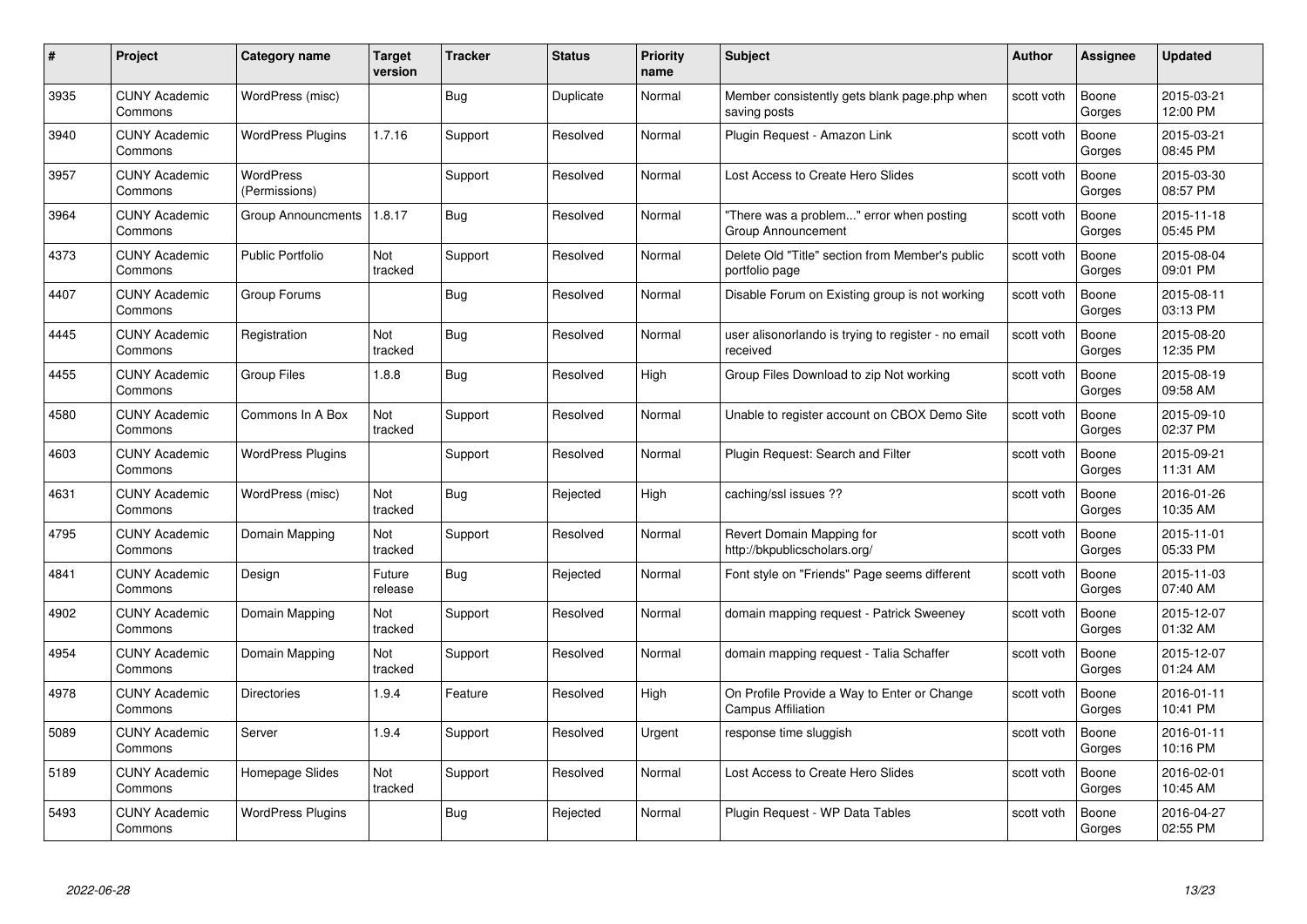| #    | Project                         | <b>Category name</b>       | Target<br>version | <b>Tracker</b> | <b>Status</b> | <b>Priority</b><br>name | <b>Subject</b>                                                          | <b>Author</b> | <b>Assignee</b> | <b>Updated</b>         |
|------|---------------------------------|----------------------------|-------------------|----------------|---------------|-------------------------|-------------------------------------------------------------------------|---------------|-----------------|------------------------|
| 5569 | <b>CUNY Academic</b><br>Commons | <b>WordPress Plugins</b>   | 1.9.18            | Feature        | Resolved      | Normal                  | WP Inventory Manager Add-On - Michael Madden                            | scott voth    | Boone<br>Gorges | 2016-06-12<br>10:39 AM |
| 5582 | <b>CUNY Academic</b><br>Commons | <b>WordPress Plugins</b>   | 1.9.17            | <b>Bug</b>     | Resolved      | Normal                  | Visual Composer Not Working with Bridge Theme<br>Anymore                | scott voth    | Boone<br>Gorges | 2016-06-01<br>10:56 PM |
| 5583 | <b>CUNY Academic</b><br>Commons |                            | Not<br>tracked    | Support        | Resolved      | Normal                  | Lost access to create hero slides - please<br>reinstate                 | scott voth    | Boone<br>Gorges | 2016-05-23<br>12:11 AM |
| 5617 | <b>CUNY Academic</b><br>Commons | Domain Mapping             | Not<br>tracked    | Support        | Resolved      | Normal                  | Domain Mapping Issue - Paul Herbert                                     | scott voth    | Boone<br>Gorges | 2016-05-30<br>12:04 PM |
| 5653 | CUNY Academic<br>Commons        | <b>WordPress Plugins</b>   | 1.9.19            | Feature        | Resolved      | Normal                  | Plugin Request - Simple Custom Post Order -<br>Cynthia Tobar            | scott voth    | Boone<br>Gorges | 2016-06-21<br>10:19 PM |
| 5828 | <b>CUNY Academic</b><br>Commons | Upgrades                   | 1.9.22            | Bug            | Resolved      | High                    | New Server - File Uploads                                               | scott voth    | Boone<br>Gorges | 2016-08-02<br>12:00 AM |
| 5830 | <b>CUNY Academic</b><br>Commons | WordPress<br>(Permissions) | Not<br>tracked    | Bug            | Resolved      | Normal                  | Lost access to create hero slides - please<br>reinstate                 | scott voth    | Boone<br>Gorges | 2016-07-25<br>10:01 AM |
| 5885 | <b>CUNY Academic</b><br>Commons | <b>WordPress Plugins</b>   | 1.9.24            | Support        | Resolved      | Normal                  | Plugin Request - Knight Lab Timeline                                    | scott voth    | Boone<br>Gorges | 2016-08-11<br>10:56 PM |
| 6000 | <b>CUNY Academic</b><br>Commons | <b>WordPress Plugins</b>   | 1.9.27            | <b>Bug</b>     | Resolved      | Normal                  | Unconfirmed Users Plugin is visible on all sites                        | scott voth    | Boone<br>Gorges | 2016-09-11<br>09:10 PM |
| 6383 | <b>CUNY Academic</b><br>Commons | Domain Mapping             | Not<br>tracked    | Support        | Resolved      | Normal                  | Domain Mapping request - Azriel Genack                                  | scott voth    | Boone<br>Gorges | 2016-10-21<br>03:48 PM |
| 6539 | CUNY Academic<br>Commons        | Events                     | 1.10              | Bug            | Resolved      | Normal                  | Event Room numbers don't seem to be persisted<br>Commons 1.10 testing   | scott voth    | Boone<br>Gorges | 2016-10-31<br>04:23 PM |
| 6905 | <b>CUNY Academic</b><br>Commons | Domain Mapping             | Not<br>tracked    | Support        | Rejected      | Normal                  | domain mapping - Approaching Dance conference                           | scott voth    | Boone<br>Gorges | 2017-11-15<br>11:09 AM |
| 7289 | <b>CUNY Academic</b><br>Commons | <b>WordPress Plugins</b>   | Future<br>release | Support        | Abandoned     | Normal                  | OHMS - Metadata Synchronizer - Cynthia Tobar -<br><b>Oral Histories</b> | scott voth    | Boone<br>Gorges | 2018-07-22<br>01:22 PM |
| 7870 | <b>CUNY Academic</b><br>Commons | <b>WordPress Plugins</b>   | 1.10.15           | Feature        | Resolved      | Normal                  | Plugin request: Smush It                                                | scott voth    | Boone<br>Gorges | 2017-03-31<br>10:28 AM |
| 7883 | <b>CUNY Academic</b><br>Commons | <b>WordPress Plugins</b>   |                   | Feature        | Rejected      | Normal                  | plugin request                                                          | scott voth    | Boone<br>Gorges | 2017-04-01<br>11:10 AM |
| 7892 | <b>CUNY Academic</b><br>Commons | Commons In A Box           |                   | Bug            | Rejected      | Normal                  | CBOX - Group widget filter links overlap widget<br>title                | scott voth    | Boone<br>Gorges | 2017-04-04<br>10:16 AM |
| 7894 | <b>CUNY Academic</b><br>Commons | Group Forums               |                   | <b>Bug</b>     | Duplicate     | Normal                  | Forum topics not showing former content                                 | scott voth    | Boone<br>Gorges | 2017-04-02<br>06:30 PM |
| 7954 | <b>CUNY Academic</b><br>Commons | WordPress (misc)           | Not<br>tracked    | Support        | Resolved      | Normal                  | Public site not showing up in "Sites"                                   | scott voth    | Boone<br>Gorges | 2017-11-15<br>11:01 AM |
| 8149 | CUNY Academic<br>Commons        | <b>WordPress Plugins</b>   | 1.11              | Support        | Resolved      | Normal                  | Plugin Reguest - YouTube                                                | scott voth    | Boone<br>Gorges | 2017-05-15<br>09:54 AM |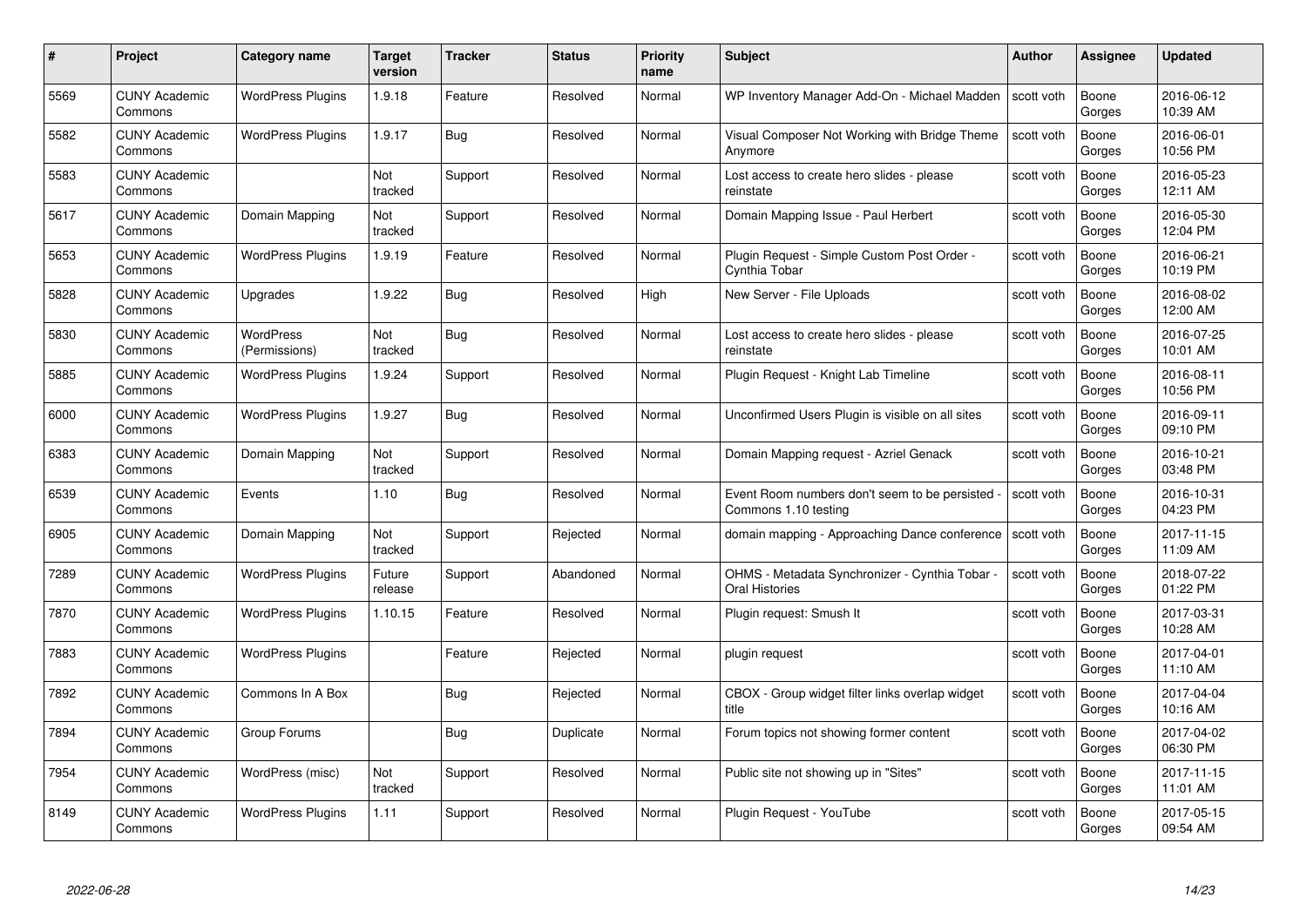| #     | Project                         | <b>Category name</b>     | <b>Target</b><br>version | <b>Tracker</b> | <b>Status</b>        | <b>Priority</b><br>name | <b>Subject</b>                                                            | <b>Author</b> | <b>Assignee</b> | <b>Updated</b>         |
|-------|---------------------------------|--------------------------|--------------------------|----------------|----------------------|-------------------------|---------------------------------------------------------------------------|---------------|-----------------|------------------------|
| 8153  | <b>CUNY Academic</b><br>Commons | Homepage Slides          |                          | Bug            | Resolved             | Normal                  | Hero Slide Permissions                                                    | scott voth    | Boone<br>Gorges | 2017-05-17<br>08:29 PM |
| 8325  | <b>CUNY Academic</b><br>Commons | Server                   | Not<br>tracked           | Support        | Resolved             | Normal                  | intermittent server issues                                                | scott voth    | Boone<br>Gorges | 2017-07-01<br>10:57 AM |
| 8427  | <b>CUNY Academic</b><br>Commons | <b>WordPress Themes</b>  | 1.11.8                   | Support        | Resolved             | Normal                  | child theme request for Short Docs                                        | scott voth    | Boone<br>Gorges | 2017-08-01<br>10:13 PM |
| 8454  | <b>CUNY Academic</b><br>Commons | <b>WordPress Plugins</b> | 1.11.9                   | Support        | Resolved             | Normal                  | activate WP Bakery Visual Composer plugin for<br>child theme              | scott voth    | Boone<br>Gorges | 2017-08-10<br>02:09 PM |
| 8475  | CUNY Academic<br>Commons        | <b>WordPress Themes</b>  | 1.11.9                   | Support        | Resolved             | Normal                  | fix typo in child theme                                                   | scott voth    | Boone<br>Gorges | 2017-08-08<br>04:31 PM |
| 8602  | <b>CUNY Academic</b><br>Commons | WordPress - Media        |                          | Support        | Duplicate            | Normal                  | Member not able to access Media tab on site                               | scott voth    | Boone<br>Gorges | 2017-08-29<br>11:54 AM |
| 8624  | <b>CUNY Academic</b><br>Commons | Domain Mapping           | Not<br>tracked           | Support        | Resolved             | Normal                  | domain mapping request                                                    | scott voth    | Boone<br>Gorges | 2017-10-05<br>12:50 PM |
| 8876  | <b>CUNY Academic</b><br>Commons | cuny.is                  | 1.12.1                   | <b>Bug</b>     | Resolved             | Normal                  | Groups cannot select cuny is URL that matches<br>their group slug exactly | scott voth    | Boone<br>Gorges | 2017-11-01<br>03:06 PM |
| 9370  | <b>CUNY Academic</b><br>Commons | <b>WordPress Plugins</b> | 1.12.11                  | Support        | Resolved             | Normal                  | Text to Speech plugin                                                     | scott voth    | Boone<br>Gorges | 2018-03-27<br>12:47 PM |
| 9515  | <b>CUNY Academic</b><br>Commons | <b>WordPress Plugins</b> | Not<br>tracked           | Bug            | Reporter<br>Feedback | Normal                  | Text to Speech plugin - "More Slowly" checkbox<br>not working             | scott voth    | Boone<br>Gorges | 2018-06-13<br>02:26 PM |
| 9538  | CUNY Academic<br>Commons        | Analytics                | Not<br>tracked           | Support        | Resolved             | Normal                  | collecting Google Analytics for mapped Domains                            | scott voth    | Boone<br>Gorges | 2018-04-27<br>09:23 AM |
| 9572  | <b>CUNY Academic</b><br>Commons | <b>WordPress Plugins</b> | 1.12.13                  | Support        | Resolved             | Normal                  | WordPress Plugin Request - Compact WP Audio<br>Player                     | scott voth    | Boone<br>Gorges | 2018-04-24<br>10:10 AM |
| 9794  | <b>CUNY Academic</b><br>Commons | Domain Mapping           | Not<br>tracked           | Support        | Resolved             | Normal                  | domain Mapping request - Joseph Reynolds Van<br>Der Naald                 | scott voth    | Boone<br>Gorges | 2018-05-22<br>01:54 PM |
| 10000 | <b>CUNY Academic</b><br>Commons | Performance              | Not<br>tracked           | Bug            | Resolved             | Normal                  | Pages display correctly but cannot edit them                              | scott voth    | Boone<br>Gorges | 2018-07-13<br>12:31 PM |
| 10225 | <b>CUNY Academic</b><br>Commons | <b>BuddyPress Docs</b>   | 1.13.8                   | <b>Bug</b>     | Resolved             | Normal                  | BuddyPress doc disappeared after being created<br>by Maura Smale          | scott voth    | Boone<br>Gorges | 2018-08-27<br>09:00 AM |
| 10226 | <b>CUNY Academic</b><br>Commons | Courses                  | Future<br>release        | Feature        | New                  | Normal                  | Add "My Courses" to drop down list                                        | scott voth    | Boone<br>Gorges | 2021-11-19<br>12:42 PM |
| 11173 | <b>CUNY Academic</b><br>Commons | Documentation            |                          | Support        | Resolved             | Normal                  | <b>Accessibility Checker</b>                                              | scott voth    | Boone<br>Gorges | 2019-02-26<br>11:00 PM |
| 11190 | <b>CUNY Academic</b><br>Commons | Domain Mapping           |                          | Support        | Resolved             | Normal                  | Domain Mapping Request - Kate Culkin                                      | scott voth    | Boone<br>Gorges | 2019-03-16<br>10:01 AM |
| 11298 | CUNY Academic<br>Commons        | Courses                  | 1.16                     | Feature        | Resolved             | Normal                  | Explore Ways to Make the "Courses" tab More<br>Interesting                | scott voth    | Boone<br>Gorges | 2019-12-04<br>10:51 AM |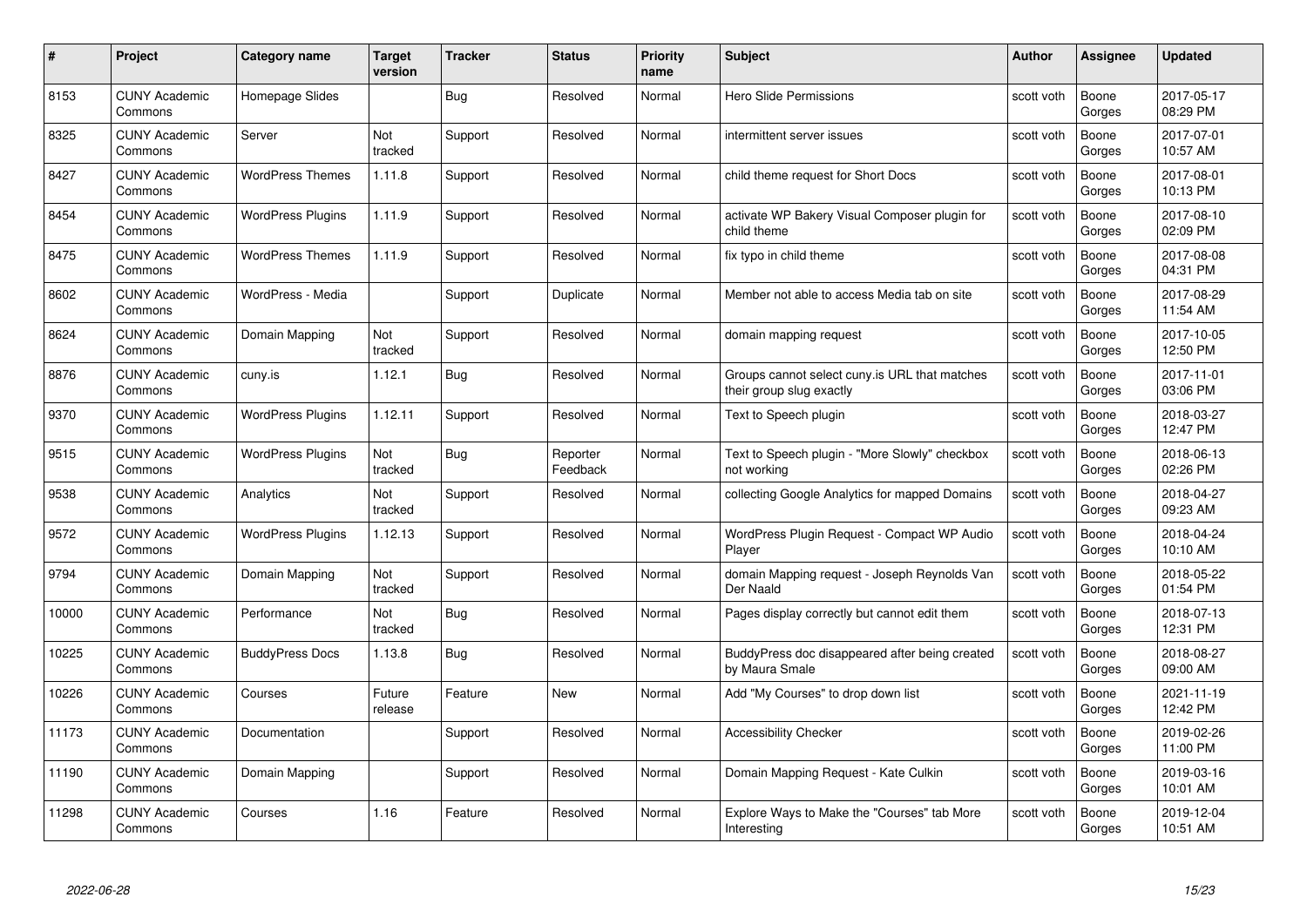| #     | Project                         | <b>Category name</b>     | Target<br>version | <b>Tracker</b> | <b>Status</b>        | <b>Priority</b><br>name | <b>Subject</b>                                                                   | <b>Author</b> | <b>Assignee</b> | <b>Updated</b>         |
|-------|---------------------------------|--------------------------|-------------------|----------------|----------------------|-------------------------|----------------------------------------------------------------------------------|---------------|-----------------|------------------------|
| 11386 | <b>CUNY Academic</b><br>Commons | WordPress - Media        | Not<br>tracked    | Support        | Reporter<br>Feedback | Normal                  | disappearing images                                                              | scott voth    | Boone<br>Gorges | 2019-05-14<br>10:32 AM |
| 11496 | <b>CUNY Academic</b><br>Commons | <b>Public Portfolio</b>  | 1.15.2            | Support        | New                  | Normal                  | Replace Twitter Icon on Member Portfolio page                                    | scott voth    | Boone<br>Gorges | 2019-06-06<br>01:03 PM |
| 11529 | <b>CUNY Academic</b><br>Commons | Twitter page             | 1.15.3            | Bug            | Resolved             | Normal                  | Twitter sub-menu option showing a lot of blank<br>results                        | scott voth    | Boone<br>Gorges | 2019-06-10<br>01:04 PM |
| 11531 | <b>CUNY Academic</b><br>Commons | Events                   | Future<br>release | Feature        | New                  | Normal                  | Main Events calendar should include non-public<br>events that user has access to | scott voth    | Boone<br>Gorges | 2019-06-11<br>10:00 AM |
| 11754 | <b>CUNY Academic</b><br>Commons | <b>Group Files</b>       | Not<br>tracked    | Support        | Resolved             | Normal                  | Group file folder delete                                                         | scott voth    | Boone<br>Gorges | 2019-08-15<br>05:10 PM |
| 11764 | <b>CUNY Academic</b><br>Commons | Domain Mapping           | Not<br>tracked    | Support        | Resolved             | Normal                  | Domain Mapping request for literarybronx.com                                     | scott voth    | Boone<br>Gorges | 2019-08-21<br>05:28 PM |
| 12252 | <b>CUNY Academic</b><br>Commons | <b>WordPress Plugins</b> | 1.16.3            | Support        | Resolved             | Normal                  | Pluginiln Request - Atomic Blocks                                                | scott voth    | Boone<br>Gorges | 2020-01-14<br>10:44 AM |
| 12386 | <b>CUNY Academic</b><br>Commons | <b>WordPress Plugins</b> | 1.16.5            | <b>Bug</b>     | Resolved             | Normal                  | Help site throwing error when publishing pages                                   | scott voth    | Boone<br>Gorges | 2020-02-11<br>10:43 AM |
| 12550 | <b>CUNY Academic</b><br>Commons | <b>WordPress Plugins</b> | 1.16.8            | Support        | Resolved             | Normal                  | Deprecate CommentPress Core?                                                     | scott voth    | Boone<br>Gorges | 2020-03-24<br>11:43 AM |
| 12853 | <b>CUNY Academic</b><br>Commons | WordPress - Media        |                   | Bug            | Resolved             | Normal                  | Download All Media throws error                                                  | scott voth    | Boone<br>Gorges | 2020-05-29<br>09:26 AM |
| 12924 | CUNY Academic<br>Commons        | Domain Mapping           | Not<br>tracked    | Support        | Resolved             | Normal                  | Domain Mapping request - Sam Phillips                                            | scott voth    | Boone<br>Gorges | 2020-06-12<br>03:29 PM |
| 2955  | <b>CUNY Academic</b><br>Commons | WordPress (misc)         | 1.16.14           | Support        | Resolved             | Normal                  | Leaflet JS maps                                                                  | scott voth    | Boone<br>Gorges | 2020-06-23<br>10:53 AM |
| 12961 | <b>CUNY Academic</b><br>Commons | WordPress (misc)         | 1.16.14           | Support        | Resolved             | Normal                  | Embed Loom.com resources                                                         | scott voth    | Boone<br>Gorges | 2020-06-22<br>01:07 PM |
| 12962 | <b>CUNY Academic</b><br>Commons | WordPress (misc)         | 1.16.14           | Support        | Resolved             | Normal                  | knowmia embed                                                                    | scott voth    | Boone<br>Gorges | 2020-06-23<br>02:56 PM |
| 13021 | <b>CUNY Academic</b><br>Commons | <b>BuddyPress Docs</b>   |                   | Support        | Resolved             | Normal                  | new group library question                                                       | scott voth    | Boone<br>Gorges | 2020-07-07<br>02:55 PM |
| 13035 | <b>CUNY Academic</b><br>Commons | <b>BuddyPress Docs</b>   | 1.17.0            | Support        | Rejected             | Normal                  | Commons 1.17 and BP Docs - TinyMCE options<br>and layout                         | scott voth    | Boone<br>Gorges | 2020-07-14<br>02:21 PM |
| 13194 | <b>CUNY Academic</b><br>Commons | <b>WordPress Plugins</b> | 1.17.2            | Feature        | Resolved             | Normal                  | Slider Revolution update                                                         | scott voth    | Boone<br>Gorges | 2020-08-25<br>10:40 AM |
| 13256 | <b>CUNY Academic</b><br>Commons | <b>WordPress Themes</b>  | 1.17.3            | Support        | Resolved             | Normal                  | Bridge theme update                                                              | scott voth    | Boone<br>Gorges | 2020-09-08<br>11:36 AM |
| 13410 | CUNY Academic<br>Commons        | Group Library            | 1.17.5            | Support        | Resolved             | Normal                  | Group Library Add item with special characters in<br>title                       | scott voth    | Boone<br>Gorges | 2020-10-01<br>12:40 PM |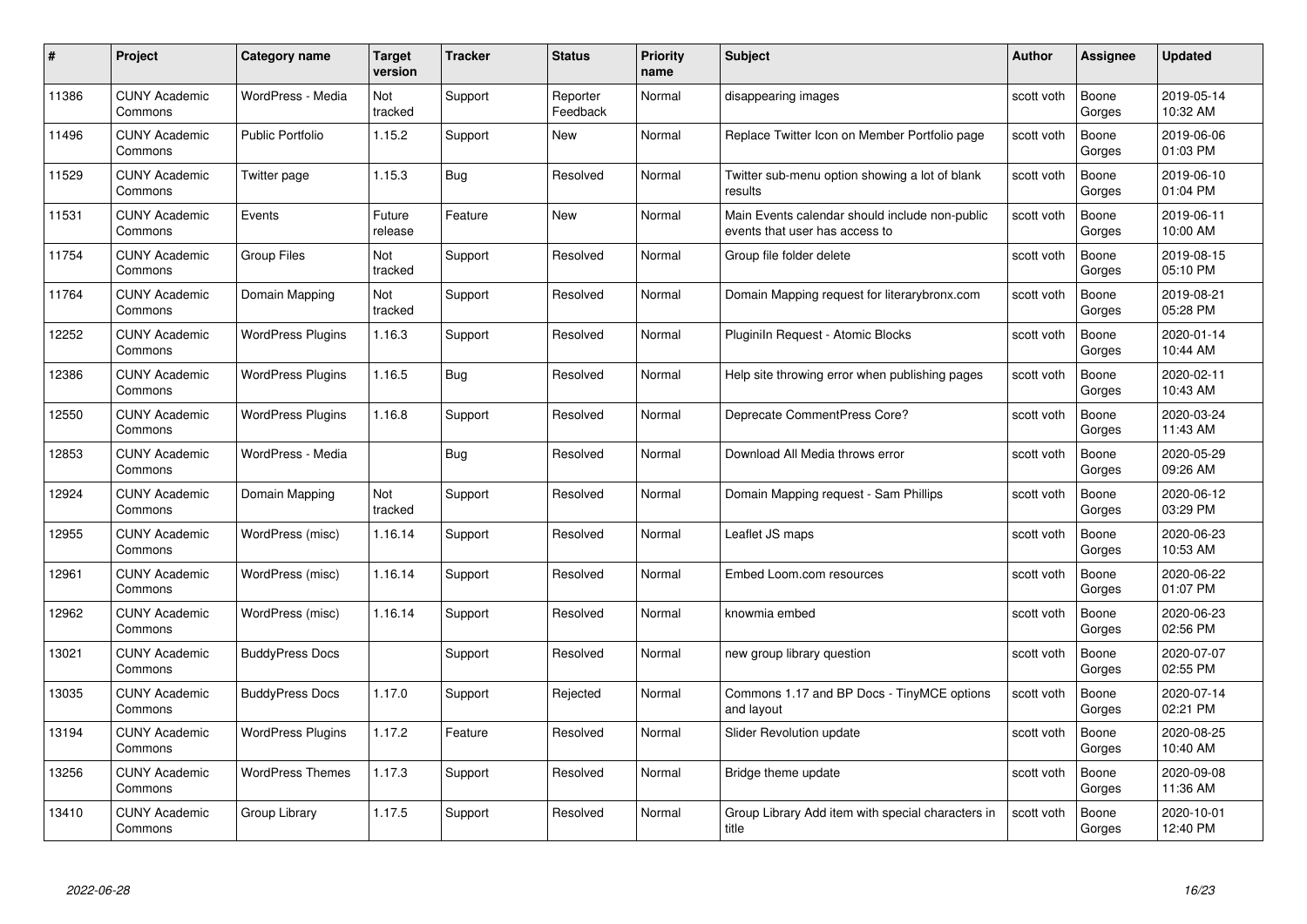| #     | Project                         | <b>Category name</b>     | Target<br>version | <b>Tracker</b> | <b>Status</b> | <b>Priority</b><br>name | <b>Subject</b>                                                                    | <b>Author</b> | <b>Assignee</b> | <b>Updated</b>         |
|-------|---------------------------------|--------------------------|-------------------|----------------|---------------|-------------------------|-----------------------------------------------------------------------------------|---------------|-----------------|------------------------|
| 13492 | <b>CUNY Academic</b><br>Commons | Shortcodes and<br>embeds | 1.17.6            | Support        | Resolved      | Normal                  | customized handler for quizlet embeds                                             | scott voth    | Boone<br>Gorges | 2020-10-27<br>11:00 AM |
| 13493 | <b>CUNY Academic</b><br>Commons | <b>Public Portfolio</b>  | 1.17.6            | Bug            | Resolved      | Normal                  | Member Profiles - Free Entry Widget Displays<br>URL encoded text                  | scott voth    | Boone<br>Gorges | 2020-10-27<br>11:00 AM |
| 13494 | <b>CUNY Academic</b><br>Commons | <b>Public Portfolio</b>  | 1.17.6            | Bug            | Resolved      | Normal                  | Brief Descriptor and About You Profile Fields do<br>not display on mobile devices | scott voth    | Boone<br>Gorges | 2020-10-27<br>11:00 AM |
| 13502 | <b>CUNY Academic</b><br>Commons | Analytics                | 1.17.7            | Support        | Resolved      | Normal                  | <b>Google Analytics Questions</b>                                                 | scott voth    | Boone<br>Gorges | 2020-11-10<br>10:31 AM |
| 13511 | <b>CUNY Academic</b><br>Commons | Analytics                | 1.17.7            | Support        | Resolved      | Normal                  | Google Analytics 4 tagging                                                        | scott voth    | Boone<br>Gorges | 2020-11-10<br>10:31 AM |
| 13604 | <b>CUNY Academic</b><br>Commons | <b>Public Portfolio</b>  | 2.0.0             | Support        | Resolved      | Normal                  | Public Profile on Mobile Format                                                   | scott voth    | Boone<br>Gorges | 2022-05-26<br>11:36 AM |
| 13865 | <b>CUNY Academic</b><br>Commons | <b>Commons Profile</b>   | 1.18.4            | Bug            | Resolved      | Normal                  | 'Digital Research Tools' profile nav item is cut off                              | scott voth    | Boone<br>Gorges | 2021-02-09<br>11:05 AM |
| 13892 | <b>CUNY Academic</b><br>Commons | Performance              |                   | Bug            | Rejected      | Normal                  | <b>Sluggish Response Times</b>                                                    | scott voth    | Boone<br>Gorges | 2021-01-28<br>08:45 PM |
| 13924 | <b>CUNY Academic</b><br>Commons | Domain Mapping           | Not<br>tracked    | Support        | Resolved      | Normal                  | domain mapping - cunyhumanitiesalliance.org                                       | scott voth    | Boone<br>Gorges | 2021-02-02<br>05:39 PM |
| 13933 | <b>CUNY Academic</b><br>Commons | Group Library            | 1.18.4            | Bug            | Resolved      | Normal                  | Group Library Paging Issue                                                        | scott voth    | Boone<br>Gorges | 2021-02-09<br>11:05 AM |
| 14113 | <b>CUNY Academic</b><br>Commons | WordPress (misc)         | Future<br>release | <b>Bug</b>     | Hold          | Normal                  | Block Editor Not Working on this page - Json error                                | scott voth    | Boone<br>Gorges | 2021-03-05<br>11:01 AM |
| 14437 | <b>CUNY Academic</b><br>Commons | Courses                  | 1.19.0            | Bug            | Resolved      | Normal                  | Deleted Sites Show Up On Courses Tab                                              | scott voth    | Boone<br>Gorges | 2022-01-04<br>12:04 PM |
| 14452 | <b>CUNY Academic</b><br>Commons | Domain Mapping           | Not<br>tracked    | Support        | Resolved      | Normal                  | domain mapping - hilarieashton.com                                                | scott voth    | Boone<br>Gorges | 2021-05-17<br>10:46 AM |
| 14468 | <b>CUNY Academic</b><br>Commons | <b>WordPress Plugins</b> | 1.18.11           | Support        | Resolved      | Normal                  | deprecate ShareThis plugin / Add ShareThis<br><b>Share Buttons</b>                | scott voth    | Boone<br>Gorges | 2021-05-25<br>11:04 AM |
| 14521 | <b>CUNY Academic</b><br>Commons | <b>WordPress Plugins</b> | 1.18.12           | Bug            | Resolved      | Normal                  | Registration step for "ShareThis Social Share<br>Buttons" plugin not working      | scott voth    | Boone<br>Gorges | 2021-06-08<br>11:50 AM |
| 14548 | <b>CUNY Academic</b><br>Commons | <b>WordPress Plugins</b> | 1.18.13           | Support        | Resolved      | Normal                  | Slider Revolution plugin update                                                   | scott voth    | Boone<br>Gorges | 2021-06-22<br>11:14 AM |
| 14697 | <b>CUNY Academic</b><br>Commons | Support                  | 1.18.16           | Support        | Resolved      | Normal                  | Neatline map embed                                                                | scott voth    | Boone<br>Gorges | 2021-08-10<br>11:16 AM |
| 14733 | <b>CUNY Academic</b><br>Commons | <b>Commons Profile</b>   |                   | Support        | Duplicate     | Normal                  | Academic Interests UI                                                             | scott voth    | Boone<br>Gorges | 2021-09-15<br>10:52 PM |
| 14986 | <b>CUNY Academic</b><br>Commons | Server                   | Not<br>tracked    | <b>Bug</b>     | Resolved      | High                    | Commons Site Down?                                                                | scott voth    | Boone<br>Gorges | 2021-11-23<br>04:21 PM |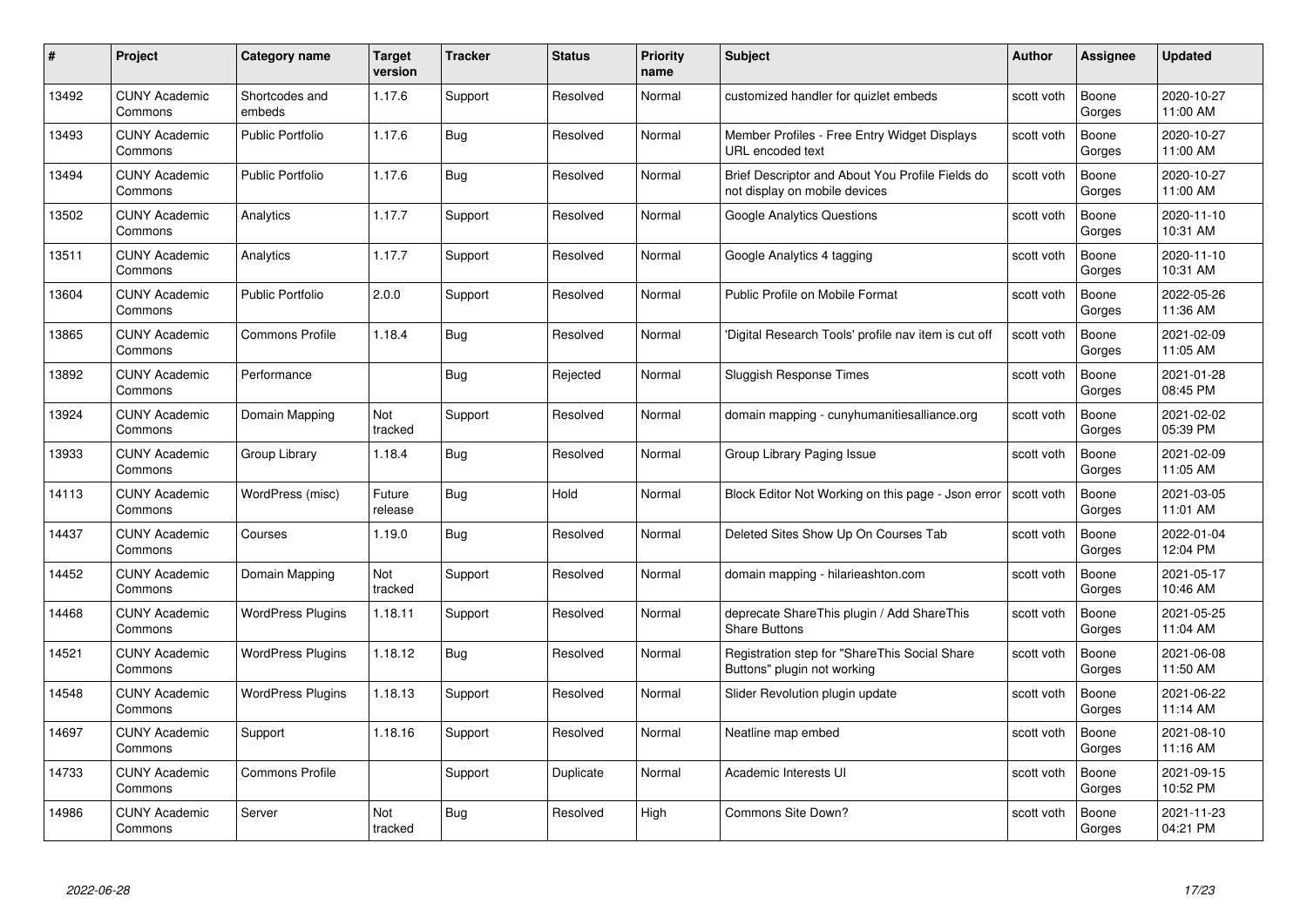| #     | Project                         | <b>Category name</b>      | Target<br>version | <b>Tracker</b> | <b>Status</b> | <b>Priority</b><br>name | <b>Subject</b>                                                             | <b>Author</b> | <b>Assignee</b> | <b>Updated</b>         |
|-------|---------------------------------|---------------------------|-------------------|----------------|---------------|-------------------------|----------------------------------------------------------------------------|---------------|-----------------|------------------------|
| 15152 | <b>CUNY Academic</b><br>Commons | <b>Commons Profile</b>    | 1.19.1            | Bug            | Resolved      | Normal                  | padding missing on Commons Profile                                         | scott voth    | Boone<br>Gorges | 2022-01-11<br>04:41 PM |
| 15159 | <b>CUNY Academic</b><br>Commons | Home Page                 | 1.19.1            | Bug            | Resolved      | Normal                  | My Sites - hyperlinks not working                                          | scott voth    | Boone<br>Gorges | 2022-01-06<br>01:38 PM |
| 15160 | <b>CUNY Academic</b><br>Commons | Teaching                  | 1.19.1            | Support        | Resolved      | Normal                  | <b>OER Checkbox question</b>                                               | scott voth    | Boone<br>Gorges | 2022-01-11<br>04:41 PM |
| 15185 | <b>CUNY Academic</b><br>Commons | <b>Commons Profile</b>    | 1.19.2            | Support        | Resolved      | Normal                  | Change "Edit Profile" button to "Edit Public Profile"                      | scott voth    | Boone<br>Gorges | 2022-01-25<br>11:33 AM |
| 15223 | <b>CUNY Academic</b><br>Commons | Domain Mapping            | Not<br>tracked    | Support        | Resolved      | Normal                  | domain mapping - preludenyc.org                                            | scott voth    | Boone<br>Gorges | 2022-02-02<br>02:24 PM |
| 15267 | <b>CUNY Academic</b><br>Commons | Shortcodes and<br>embeds  | 1.19.4            | Feature        | Resolved      | Normal                  | Embed a Microsoft Form                                                     | scott voth    | Boone<br>Gorges | 2022-02-22<br>11:01 AM |
| 15302 | <b>CUNY Academic</b><br>Commons | <b>WordPress Plugins</b>  | 1.19.4            | Feature        | Resolved      | High                    | Plugin For Qwriting - Team Members                                         | scott voth    | Boone<br>Gorges | 2022-02-14<br>01:08 PM |
| 15303 | <b>CUNY Academic</b><br>Commons | <b>WordPress Plugins</b>  | 1.19.4            | Feature        | Resolved      | Normal                  | Plugin Request for QWriting Migration - SiteOrigin<br><b>Widget Bundle</b> | scott voth    | Boone<br>Gorges | 2022-02-22<br>11:01 AM |
| 15395 | <b>CUNY Academic</b><br>Commons | Domain Mapping            | 1.19.5            | Support        | Resolved      | Normal                  | Domain Mapping - Queens College Department of<br><b>Urban Studies</b>      | scott voth    | Boone<br>Gorges | 2022-02-22<br>11:40 AM |
| 15620 | <b>CUNY Academic</b><br>Commons | <b>WordPress Plugins</b>  | 1.19.6            | Support        | Resolved      | Normal                  | slider revolution plugin update                                            | scott voth    | Boone<br>Gorges | 2022-03-22<br>11:30 AM |
| 15626 | CUNY Academic<br>Commons        | Domain Mapping            | Not<br>tracked    | Support        | Resolved      | Normal                  | domain mapping - Jason tougaw                                              | scott voth    | Boone<br>Gorges | 2022-03-15<br>02:10 PM |
| 15687 | <b>CUNY Academic</b><br>Commons | WordPress - Media         | 1.19.7            | Feature        | Resolved      | Normal                  | <b>Embed Microsoft Sway Content</b>                                        | scott voth    | Boone<br>Gorges | 2022-04-12<br>11:31 AM |
| 15767 | <b>CUNY Academic</b><br>Commons | WordPress (misc)          |                   | Support        | New           | Normal                  | Site loading slowly                                                        | scott voth    | Boone<br>Gorges | 2022-04-04<br>08:56 PM |
| 15788 | <b>CUNY Academic</b><br>Commons | Home Page                 | 1.19.7            | <b>Bug</b>     | Resolved      | Normal                  | long site titles on home page                                              | scott voth    | Boone<br>Gorges | 2022-04-12<br>11:31 AM |
| 15830 | <b>CUNY Academic</b><br>Commons | WordPress (misc)          | 1.19.7            | Feature        | Resolved      | Normal                  | zeemaps embed                                                              | scott voth    | Boone<br>Gorges | 2022-04-12<br>11:31 AM |
| 15965 | <b>CUNY Academic</b><br>Commons | Domain Mapping            | Not<br>tracked    | Support        | Resolved      | Normal                  | Domain Mapping - Joseph van der Naald                                      | scott voth    | Boone<br>Gorges | 2022-04-29<br>04:06 PM |
| 16167 | <b>CUNY Academic</b><br>Commons | Domain Mapping            |                   | <b>Bug</b>     | Resolved      | Normal                  | qcurban.org/loading issue                                                  | scott voth    | Boone<br>Gorges | 2022-05-26<br>03:29 PM |
| 16170 | <b>CUNY Academic</b><br>Commons | <b>Blogs (BuddyPress)</b> | 2.0.1             | <b>Bug</b>     | Resolved      | Normal                  | duplication of campus                                                      | scott voth    | Boone<br>Gorges | 2022-06-14<br>11:35 AM |
| 273   | <b>CUNY Academic</b><br>Commons | Wiki                      |                   | Feature        | Deferred      | Normal                  | Install Collection extension for MW                                        | scott voth    |                 | 2015-04-01<br>09:26 PM |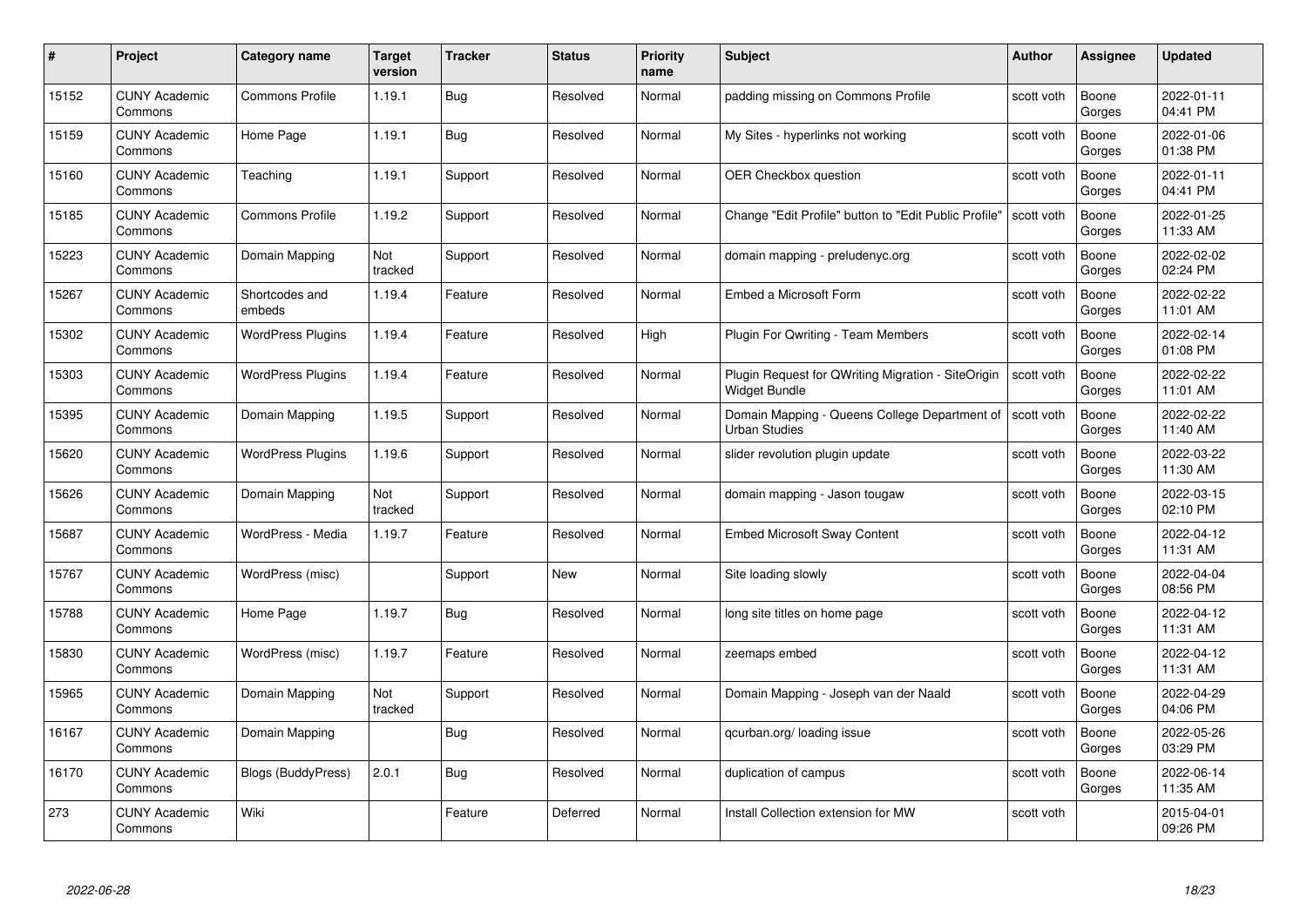| #    | Project                         | <b>Category name</b>    | Target<br>version     | <b>Tracker</b> | <b>Status</b> | <b>Priority</b><br>name | <b>Subject</b>                                                                         | <b>Author</b> | Assignee | <b>Updated</b>         |
|------|---------------------------------|-------------------------|-----------------------|----------------|---------------|-------------------------|----------------------------------------------------------------------------------------|---------------|----------|------------------------|
| 371  | <b>CUNY Academic</b><br>Commons | WordPress (misc)        | 1.1                   | Feature        | Resolved      | Normal                  | Google Maps Embed - WordPress Plug-in<br>Request                                       | scott voth    |          | 2010-11-16<br>05:17 PM |
| 1230 | <b>CUNY Academic</b><br>Commons |                         |                       | Bug            | Resolved      | Normal                  | Access to blogs after release                                                          | scott voth    |          | 2011-10-13<br>01:51 PM |
| 1310 | <b>CUNY Academic</b><br>Commons | WordPress (misc)        | 1.3                   | Feature        | Resolved      | Low                     | Zotpress                                                                               | scott voth    |          | 2011-12-08<br>07:08 PM |
| 1343 | <b>CUNY Academic</b><br>Commons | BuddyPress (misc)       |                       | Bug            | Rejected      | Normal                  | Display issue on Front Page - Hero slide<br>description overlaying the top left corner | scott voth    |          | 2011-12-08<br>07:06 PM |
| 1936 | <b>CUNY Academic</b><br>Commons | Redmine                 | <b>Not</b><br>tracked | <b>Bug</b>     | Resolved      | Normal                  | Redmine email notifications                                                            | scott voth    |          | 2012-06-15<br>11:59 AM |
| 2490 | <b>CUNY Academic</b><br>Commons | commonsinabox.org       |                       | Feature        | Duplicate     | Normal                  | Search Functionality on CommonsinaBox.org                                              | scott voth    |          | 2013-02-27<br>09:37 PM |
| 2525 | <b>CUNY Academic</b><br>Commons | WordPress (misc)        | 1.4.25                | <b>Bug</b>     | Resolved      | Normal                  | Twitter Widget Pro Plugin                                                              | scott voth    |          | 2013-04-21<br>07:34 PM |
| 2946 | <b>CUNY Academic</b><br>Commons | WordPress (misc)        |                       | Support        | Resolved      | Normal                  | Help Delete WP site with broken link                                                   | scott voth    |          | 2014-02-08<br>09:53 AM |
| 2947 | <b>CUNY Academic</b><br>Commons |                         | Not<br>tracked        | Support        | Resolved      | Normal                  | Question on "Tools>>Domain Mapping"                                                    | scott voth    |          | 2013-12-21<br>07:14 PM |
| 3081 | <b>CUNY Academic</b><br>Commons | Home Page               |                       | Support        | Resolved      | Normal                  | Lost Access to Create Hero Slides                                                      | scott voth    |          | 2014-02-27<br>08:06 PM |
| 3446 | <b>CUNY Academic</b><br>Commons | Domain Mapping          |                       | Support        | Rejected      | Normal                  | bkpublicscholars.org Domain Mapping Request<br>not working?                            | scott voth    |          | 2014-09-05<br>09:39 AM |
| 3549 | <b>CUNY Academic</b><br>Commons | commonsinabox.org       | Not<br>tracked        | Support        | Rejected      | Normal                  | Spam on CBOX.org                                                                       | scott voth    |          | 2014-10-15<br>12:10 AM |
| 3556 | <b>CUNY Academic</b><br>Commons | Home Page               |                       | <b>Bug</b>     | Resolved      | High                    | Lost Access to Create Hero Slides                                                      | scott voth    |          | 2014-10-15<br>08:38 PM |
| 3621 | <b>CUNY Academic</b><br>Commons | Domain Mapping          | Not<br>tracked        | Support        | Resolved      | Normal                  | Question - Google Analytics, Mapped Domains,<br>and WP-Google-Analytics plugin         | scott voth    |          | 2015-04-01<br>09:16 PM |
| 3712 | <b>CUNY Academic</b><br>Commons | <b>WordPress Themes</b> | 1.7.6                 | Support        | Resolved      | Normal                  | Two plugins for the "Old Paper Theme" not<br>Available                                 | scott voth    |          | 2014-12-11<br>08:16 PM |
| 4047 | <b>CUNY Academic</b><br>Commons | <b>WordPress Themes</b> | Not<br>tracked        | Support        | Resolved      | Normal                  | Help James Samuel with Theme after it was<br>updated                                   | scott voth    |          | 2015-07-21<br>06:12 PM |
| 4107 | <b>CUNY Academic</b><br>Commons | Server                  | Not<br>tracked        | <b>Bug</b>     | Resolved      | Normal                  | Slow Response Time and "Error establishing a<br>database connection"                   | scott voth    |          | 2015-06-11<br>09:33 AM |
| 4309 | <b>CUNY Academic</b><br>Commons | Home Page               | 1.8.5                 | Feature        | Resolved      | Normal                  | Change Main Navigation Help Link to<br>http://codex.commons.gc.cuny.edu/               | scott voth    |          | 2015-07-21<br>10:45 AM |
| 4424 | <b>CUNY Academic</b><br>Commons | Server                  |                       | <b>Bug</b>     | Rejected      | Normal                  | Slow Response Time                                                                     | scott voth    |          | 2015-08-12<br>09:46 AM |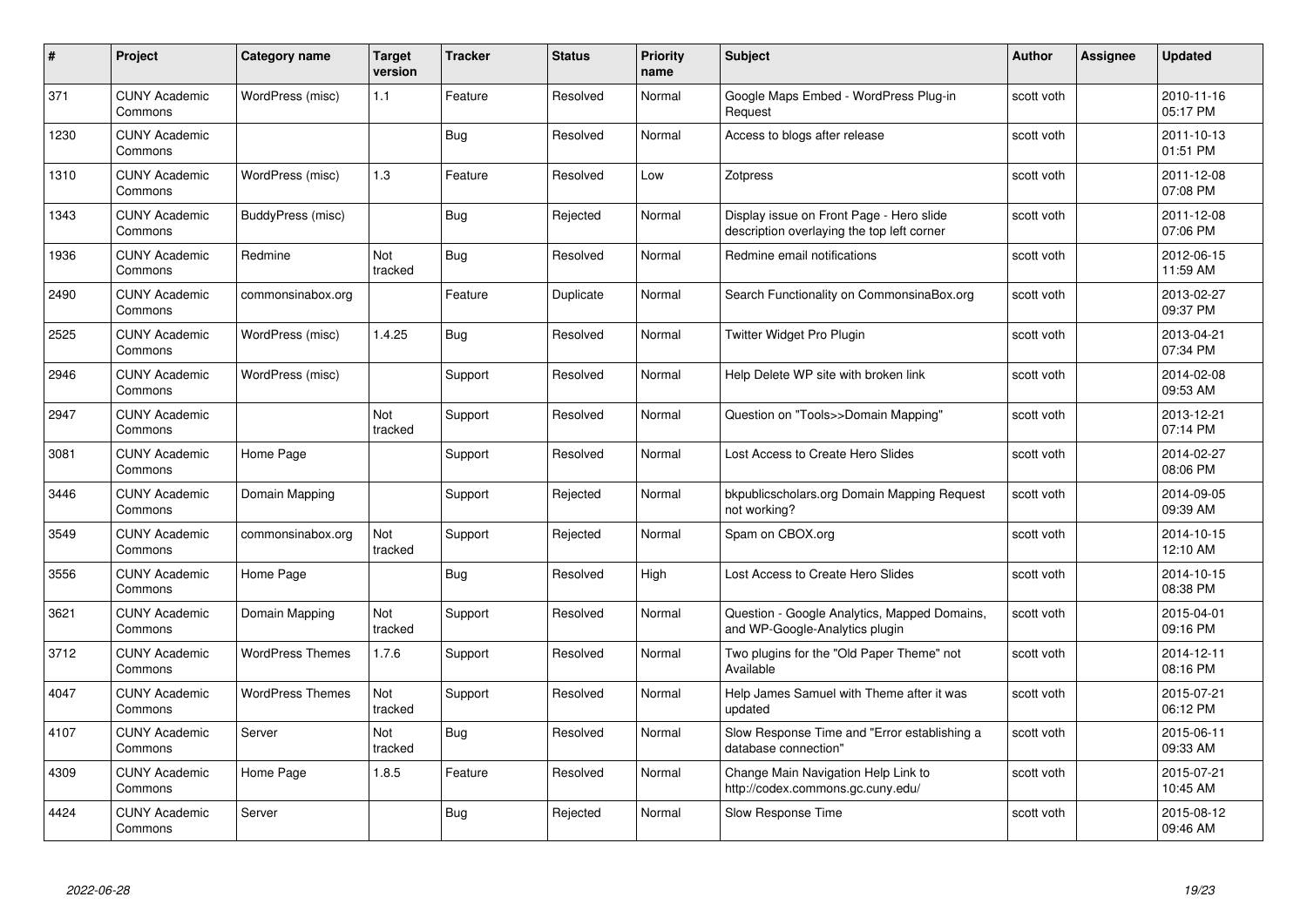| #    | Project                         | <b>Category name</b>     | <b>Target</b><br>version | <b>Tracker</b> | <b>Status</b> | <b>Priority</b><br>name | <b>Subject</b>                                             | <b>Author</b> | <b>Assignee</b> | <b>Updated</b>         |
|------|---------------------------------|--------------------------|--------------------------|----------------|---------------|-------------------------|------------------------------------------------------------|---------------|-----------------|------------------------|
| 4685 | <b>CUNY Academic</b><br>Commons | Server                   | Not<br>tracked           | Bug            | Resolved      | Immediate               | Response Time Poor - Unable to connect to<br>database      | scott voth    |                 | 2015-09-28<br>09:16 PM |
| 4766 | <b>CUNY Academic</b><br>Commons | Server                   |                          | Bug            | Resolved      | High                    | Sites Not Responding - Commons and CBOX                    | scott voth    |                 | 2015-10-13<br>01:05 PM |
| 5032 | <b>CUNY Academic</b><br>Commons | Server                   |                          | Support        | Resolved      | Normal                  | Error establishing a database connection                   | scott voth    |                 | 2015-12-14<br>08:46 PM |
| 5271 | <b>CUNY Academic</b><br>Commons | Server                   |                          | Support        | Resolved      | High                    | CBOX and Commons sites down?                               | scott voth    |                 | 2016-02-28<br>12:30 PM |
| 5295 | <b>CUNY Academic</b><br>Commons | Server                   | Not<br>tracked           | <b>Bug</b>     | Resolved      | Normal                  | Lousy Response Time and sporadic timeouts                  | scott voth    |                 | 2016-03-15<br>10:03 AM |
| 5548 | <b>CUNY Academic</b><br>Commons | <b>WordPress Plugins</b> | 1.9.15                   | Feature        | Resolved      | Normal                  | Plugin Request: Inventory Manager - Michael<br>Madden      | scott voth    |                 | 2016-05-11<br>11:27 PM |
| 5747 | <b>CUNY Academic</b><br>Commons | Server                   |                          | Bug            | Resolved      | Urgent                  | Commons Site seems to be down                              | scott voth    |                 | 2016-06-27<br>09:16 PM |
| 5829 | <b>CUNY Academic</b><br>Commons | Upgrades                 | Not<br>tracked           | <b>Bug</b>     | Resolved      | Normal                  | New Server - Creating a Group - Sometimes get<br>502 error | scott voth    |                 | 2016-08-01<br>11:58 PM |
| 6111 | <b>CUNY Academic</b><br>Commons | Registration             |                          | Support        | Resolved      | Normal                  | Manually Activate Member Account - Sunjum<br>Hussain       | scott voth    |                 | 2016-10-11<br>08:21 PM |
| 7295 | <b>CUNY Academic</b><br>Commons | commonsinabox.org        | Not<br>tracked           | Support        | Resolved      | High                    | commonsinabox.org performance issues                       | scott voth    |                 | 2017-01-03<br>10:52 AM |
| 7343 | <b>CUNY Academic</b><br>Commons | commonsinabox.org        | Not<br>tracked           | Bug            | Resolved      | Normal                  | commonsinabox.org - unable to access backend               | scott voth    |                 | 2017-01-06<br>11:58 AM |
| 7625 | <b>CUNY Academic</b><br>Commons | Registration             | Not<br>tracked           | <b>Bug</b>     | Resolved      | Normal                  | User unable to register - gets "Forbidden"<br>message      | scott voth    |                 | 2017-11-15<br>01:44 PM |
| 7738 | <b>CUNY Academic</b><br>Commons | <b>WordPress Plugins</b> | 1.10.12                  | Feature        | Resolved      | Normal                  | Image Attribution Tagger                                   | scott voth    |                 | 2017-03-02<br>02:22 PM |
| 7802 | <b>CUNY Academic</b><br>Commons |                          |                          | Support        | Duplicate     | Normal                  | SPS Faculty site stopped receiving notifications           | scott voth    |                 | 2017-03-16<br>05:33 PM |
| 7810 | <b>CUNY Academic</b><br>Commons | <b>WordPress Themes</b>  | 1.10.15                  | Support        | Resolved      | Normal                  | Brunelleschi theme deprecation                             | scott voth    |                 | 2017-03-27<br>10:38 AM |
| 8683 | <b>CUNY Academic</b><br>Commons | WordPress (misc)         | 1.11.12                  | Support        | Resolved      | Normal                  | site banner getting overlaid by black WordPress<br>nav bar | scott voth    |                 | 2017-09-11<br>09:32 PM |
| 8706 | <b>CUNY Academic</b><br>Commons | <b>WordPress Plugins</b> | 1.11.13                  | Support        | Resolved      | Normal                  | Plugin Request - Accordion Slider lite                     | scott voth    |                 | 2017-09-22<br>10:01 AM |
| 8859 | <b>CUNY Academic</b><br>Commons |                          | Not<br>tracked           | Support        | Resolved      | Normal                  | Hero Slide Permissions                                     | scott voth    |                 | 2017-10-26<br>09:59 AM |
| 9053 | <b>CUNY Academic</b><br>Commons | <b>WordPress Plugins</b> | 1.12.6                   | Support        | Resolved      | Normal                  | WPBakery Visual Composer plugin Not Working                | scott voth    |                 | 2018-01-09<br>07:50 PM |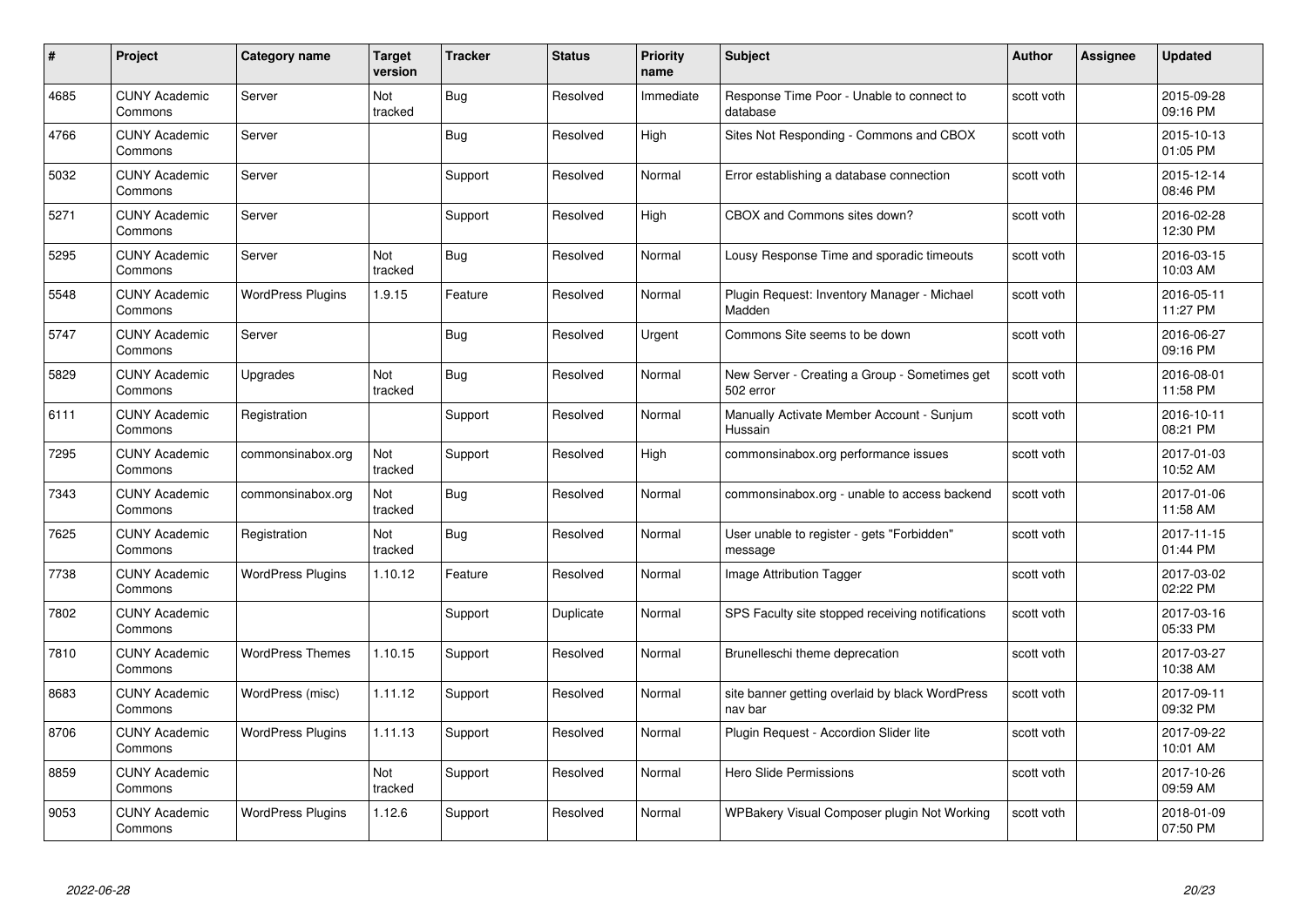| #     | Project                         | Category name            | <b>Target</b><br>version | <b>Tracker</b> | <b>Status</b> | <b>Priority</b><br>name | <b>Subject</b>                                    | Author     | <b>Assignee</b> | <b>Updated</b>         |
|-------|---------------------------------|--------------------------|--------------------------|----------------|---------------|-------------------------|---------------------------------------------------|------------|-----------------|------------------------|
| 9217  | <b>CUNY Academic</b><br>Commons | <b>WordPress Plugins</b> | 1.12.9                   | Support        | Resolved      | Normal                  | Plugin Request - Text to Speech Widget            | scott voth |                 | 2018-02-27<br>11:05 AM |
| 9221  | <b>CUNY Academic</b><br>Commons | <b>WordPress Plugins</b> | 1.16.6                   | Support        | Resolved      | Normal                  | Plugin Request - Quiz and Survey Master           | scott voth |                 | 2020-02-25<br>10:55 AM |
| 9675  | <b>CUNY Academic</b><br>Commons | WordPress (misc)         |                          | Support        | Resolved      | Normal                  | Upload html file to new labor forum site          | scott voth |                 | 2018-04-30<br>09:15 PM |
| 9685  | <b>CUNY Academic</b><br>Commons | <b>WordPress Plugins</b> | 1.13.1                   | Support        | Resolved      | Normal                  | Plugin Request - Popup-Maker                      | scott voth |                 | 2018-05-08<br>10:52 AM |
| 9707  | <b>CUNY Academic</b><br>Commons | commonsinabox.org        |                          | Support        | Resolved      | Normal                  | CommonsinaBox.org DEV admin not responding        | scott voth |                 | 2018-05-07<br>10:38 AM |
| 9745  | <b>CUNY Academic</b><br>Commons | Commons In A Box         | Not<br>tracked           | Support        | Resolved      | Normal                  | Commons in a Box - Query monitor                  | scott voth |                 | 2018-05-09<br>01:24 PM |
| 9776  | <b>CUNY Academic</b><br>Commons | <b>WordPress Themes</b>  |                          | Support        | Rejected      | Normal                  | Theme Request - Pilot Fish                        | scott voth |                 | 2018-05-17<br>02:36 PM |
| 9959  | <b>CUNY Academic</b><br>Commons | <b>WordPress Plugins</b> |                          | <b>Bug</b>     | Resolved      | Normal                  | Carto Map embed issue                             | scott voth |                 | 2018-06-22<br>07:00 PM |
| 10071 | <b>CUNY Academic</b><br>Commons | WordPress (misc)         | Not<br>tracked           | <b>Bug</b>     | Resolved      | Normal                  | News Site not displaying                          | scott voth |                 | 2018-07-30<br>01:19 PM |
| 10086 | <b>CUNY Academic</b><br>Commons | <b>WordPress Plugins</b> | 1.13.7                   | Support        | Resolved      | Normal                  | plugin request - Custom Facebook Feed             | scott voth |                 | 2018-08-06<br>01:29 PM |
| 10105 | <b>CUNY Academic</b><br>Commons | <b>WordPress Plugins</b> | 1.13.7                   | Support        | Resolved      | Normal                  | Plugin request: Custom Post Type Widget           | scott voth |                 | 2018-08-06<br>01:35 PM |
| 10106 | <b>CUNY Academic</b><br>Commons | <b>WordPress Plugins</b> | 1.13.7                   | Support        | Resolved      | Normal                  | Plugin request - Better Font Awesome              | scott voth |                 | 2018-08-06<br>01:38 PM |
| 10111 | <b>CUNY Academic</b><br>Commons | <b>WordPress Plugins</b> | 1.13.7                   | Support        | Resolved      | Normal                  | Plugin request - Glossary                         | scott voth |                 | 2018-08-06<br>01:44 PM |
| 10112 | <b>CUNY Academic</b><br>Commons | <b>WordPress Plugins</b> | 1.13.7                   | Support        | Resolved      | Normal                  | plugin request - Elementor                        | scott voth |                 | 2018-08-06<br>01:45 PM |
| 10171 | <b>CUNY Academic</b><br>Commons | WordPress (misc)         | Not<br>tracked           | Support        | Resolved      | Normal                  | <b>Migration Question</b>                         | scott voth |                 | 2018-09-12<br>01:48 PM |
| 10173 | <b>CUNY Academic</b><br>Commons | <b>WordPress Plugins</b> | 1.13.8                   | Support        | Resolved      | Normal                  | Plugin Request - MapMaker Enhanced Google<br>Maps | scott voth |                 | 2018-08-23<br>08:07 AM |
| 10344 | <b>CUNY Academic</b><br>Commons | <b>WordPress Plugins</b> | 1.13.10                  | Support        | Resolved      | Normal                  | Twitter Plugins that are outdated                 | scott voth |                 | 2018-09-25<br>10:50 AM |
| 10345 | <b>CUNY Academic</b><br>Commons | <b>WordPress Plugins</b> | 1.13.10                  | Support        | Resolved      | Normal                  | Remove "Sociable" Plugin                          | scott voth |                 | 2018-09-25<br>10:54 AM |
| 10348 | CUNY Academic<br>Commons        | <b>WordPress Plugins</b> | 1.13.10                  | Support        | Resolved      | Normal                  | <b>Remove Outdated Plugins</b>                    | scott voth |                 | 2018-09-25<br>11:00 AM |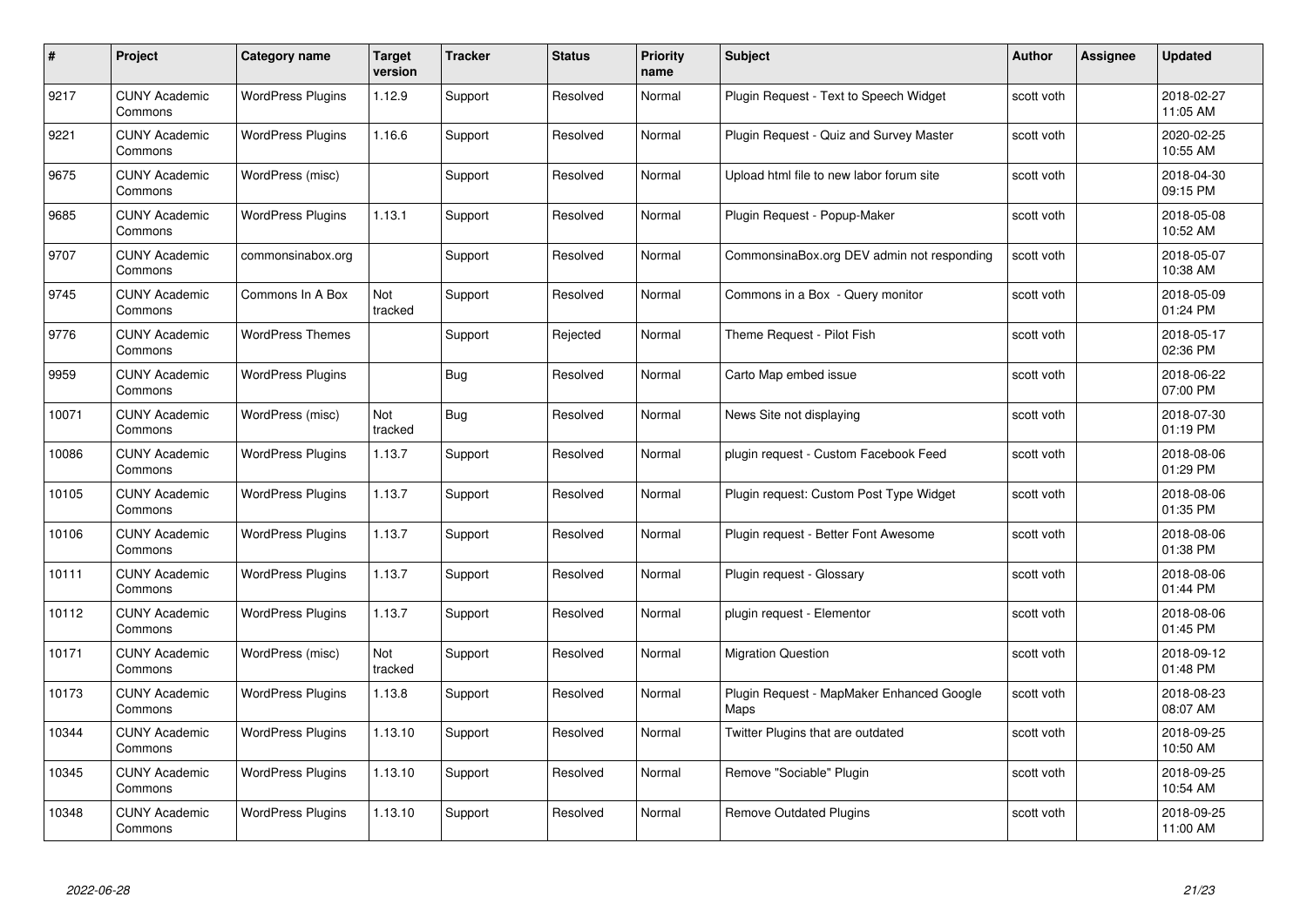| #     | Project                         | <b>Category name</b>     | Target<br>version | <b>Tracker</b> | <b>Status</b>        | <b>Priority</b><br>name | <b>Subject</b>                                                     | <b>Author</b> | <b>Assignee</b> | <b>Updated</b>         |
|-------|---------------------------------|--------------------------|-------------------|----------------|----------------------|-------------------------|--------------------------------------------------------------------|---------------|-----------------|------------------------|
| 10528 | <b>CUNY Academic</b><br>Commons | Domain Mapping           |                   | Support        | Rejected             | Normal                  | domain Mapping request for Kelly Josephs Baker                     | scott voth    |                 | 2018-10-15<br>11:20 AM |
| 10529 | <b>CUNY Academic</b><br>Commons | <b>WordPress Plugins</b> | 1.13.12           | Support        | Resolved             | Normal                  | Plugin Request -<br>https://wordpress.org/plugins/sign-up-sheets/  | scott voth    |                 | 2018-10-23<br>11:36 AM |
| 10679 | <b>CUNY Academic</b><br>Commons | Server                   |                   | Bug            | Rejected             | Normal                  | Site response time                                                 | scott voth    |                 | 2018-11-08<br>05:43 PM |
| 10749 | <b>CUNY Academic</b><br>Commons | <b>WordPress Plugins</b> |                   | Support        | Duplicate            | Normal                  | Plugin Request - H5P                                               | scott voth    |                 | 2018-11-26<br>03:22 PM |
| 10858 | <b>CUNY Academic</b><br>Commons |                          | 1.14.3            | Support        | Resolved             | Normal                  | deprecate WP Post to PDF plugin                                    | scott voth    |                 | 2018-12-26<br>10:33 AM |
| 10982 | <b>CUNY Academic</b><br>Commons | Domain Mapping           | Not<br>tracked    | Support        | Reporter<br>Feedback | Normal                  | <b>CNAME</b> question                                              | scott voth    |                 | 2019-01-22<br>04:29 PM |
| 11175 | <b>CUNY Academic</b><br>Commons | <b>WordPress Plugins</b> | Not<br>tracked    | Support        | Resolved             | Normal                  | unsubscribe action not working with Tribulant<br>newsletter plugin | scott voth    |                 | 2019-02-28<br>04:40 PM |
| 11276 | <b>CUNY Academic</b><br>Commons | <b>WordPress Plugins</b> |                   | Support        | Resolved             | Normal                  | unable to embed PDF with PDF Embedder                              | scott voth    |                 | 2019-05-14<br>05:03 PM |
| 11346 | <b>CUNY Academic</b><br>Commons | Accessibility            | 1.14.11           | Support        | Resolved             | Normal                  | Accessibility issues on Help page                                  | scott voth    |                 | 2019-04-23<br>11:38 AM |
| 11394 | <b>CUNY Academic</b><br>Commons |                          |                   | Design/UX      | Rejected             | Normal                  | Help Hyperlink and Help homepage                                   | scott voth    |                 | 2019-05-17<br>03:45 PM |
| 11524 | <b>CUNY Academic</b><br>Commons | <b>WordPress Themes</b>  | Not<br>tracked    | Support        | Resolved             | Normal                  | theme purchase rights                                              | scott voth    |                 | 2019-06-06<br>01:43 PM |
| 11530 | <b>CUNY Academic</b><br>Commons | Home Page                | Not<br>tracked    | <b>Bug</b>     | Resolved             | Normal                  | News Tab on homepage                                               | scott voth    |                 | 2019-06-10<br>02:04 PM |
| 11532 | <b>CUNY Academic</b><br>Commons | About page               |                   | <b>Bug</b>     | Rejected             | Normal                  | About >> Contact Us sub-tab on homepage                            | scott voth    |                 | 2019-06-16<br>12:04 AM |
| 11590 | <b>CUNY Academic</b><br>Commons | <b>WordPress Plugins</b> | 1.15.4            | Support        | Resolved             | Normal                  | deprecate The The Tabs and Accordion plugin                        | scott voth    |                 | 2019-06-25<br>04:22 PM |
| 11745 | <b>CUNY Academic</b><br>Commons | <b>WordPress Themes</b>  | Not<br>tracked    | Support        | Resolved             | Normal                  | Make ColorMag theme available for literary bronx<br>site           | scott voth    |                 | 2019-08-14<br>03:36 PM |
| 11788 | <b>CUNY Academic</b><br>Commons | <b>WordPress Plugins</b> | Future<br>release | Support        | Reporter<br>Feedback | Normal                  | Plugin Request - Browse Aloud                                      | scott voth    |                 | 2019-09-24<br>08:42 AM |
| 11860 | <b>CUNY Academic</b><br>Commons | Registration             | Future<br>release | Feature        | <b>New</b>           | Normal                  | Ensure Students Are Aware They Can Use<br>Aliases At Registration  | scott voth    |                 | 2019-09-24<br>08:46 AM |
| 12149 | <b>CUNY Academic</b><br>Commons | <b>WordPress Plugins</b> | 1.16.1            | Feature        | Resolved             | Normal                  | plugin request - Kadence-bloks                                     | scott voth    |                 | 2019-12-10<br>11:14 AM |
| 12253 | <b>CUNY Academic</b><br>Commons | <b>WordPress Themes</b>  | 1.16.3            | Support        | Resolved             | Normal                  | Theme request - Atomic Block theme                                 | scott voth    |                 | 2020-01-14<br>02:07 PM |